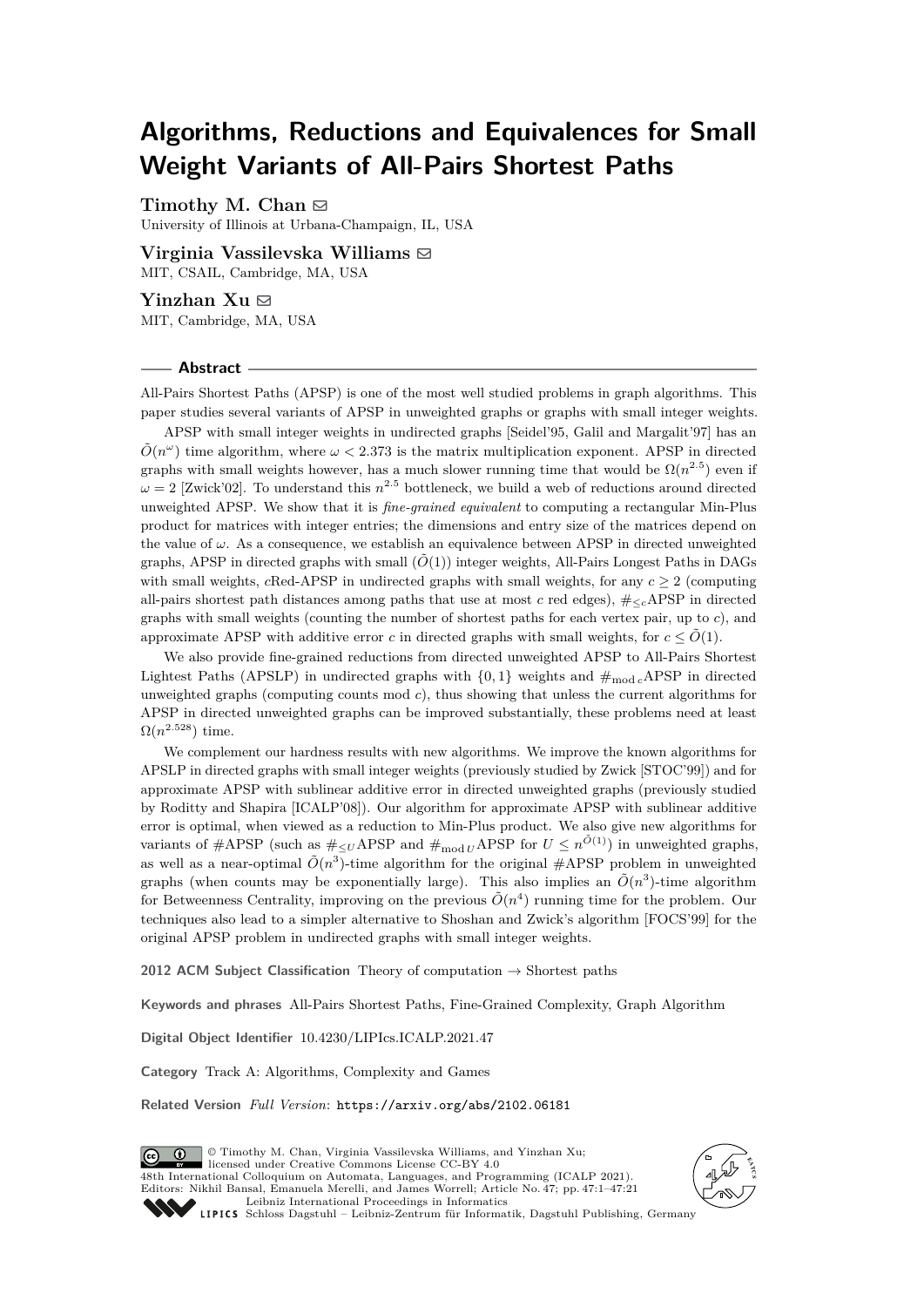## **47:2 Algorithms and Reductions for Small Weight APSP**

**Funding** *Timothy M. Chan*: Supported by NSF Grant CCF-1814026.

*Virginia Vassilevska Williams*: Supported by an NSF CAREER Award, NSF Grants CCF-1528078, CCF-1514339 and CCF-1909429, a BSF Grant BSF:2012338, a Google Research Fellowship and a Sloan Research Fellowship.

*Yinzhan Xu*: Supported by NSF Grant CCF-1528078.

# **1 Introduction**

*All-Pairs Shortest Paths (APSP)* is one of the oldest and most studied problems in graph Au-Fairs Shortest Fains (AFSF) is one of the otdest and most studied problems in graph<br>algorithms. The fastest known algorithm for general *n*-node graphs runs in  $n^3/2^{\Theta(\sqrt{\log n})}$  [\[31\]](#page-19-0). In unweighted graphs, or graphs with small integer weights, faster algorithms are known.

For APSP in *undirected* unweighted graphs (u-APSP), Seidel [\[21\]](#page-19-1) and Galil and Mar-galit [\[12,](#page-18-0) [13\]](#page-18-1) gave  $\tilde{O}(n^{\omega})$  time algorithms where  $\omega \leq 2.373$  is the exponent of matrix multiplication  $[2, 27, 16]$  $[2, 27, 16]$  $[2, 27, 16]$  $[2, 27, 16]$  $[2, 27, 16]$ ; the latter algorithm works for graphs with small integer weights<sup>[1](#page-1-0)</sup> in  $[\pm c_0]$  for  $c_0 = \tilde{O}(1)$ . The hidden dependence on  $c_0$  was improved by Shoshan and Zwick [\[22\]](#page-19-4).

For *directed* unweighted graphs or graphs with weights in  $[\pm c_0]$ , the fastest APSP algorithm is by Zwick [\[34\]](#page-20-0), running in  $O(n^{2.529})$  time. This running time is achieved using the best known bounds for rectangular matrix multiplication [\[17\]](#page-19-5) and would be  $\Omega(n^{2.5})$  even if  $\omega = 2$ .

There is a big discrepancy between the running times for undirected and directed APSP. One might wonder, why is this? Are directed graphs inherently more difficult for APSP, or is there some special graph structure we can uncover and then use it to develop an  $\tilde{O}(n^{\omega})$ time algorithm for directed APSP as well? (Note that matrix multiplication seems necessary for APSP since APSP is known to capture Boolean matrix multiplication.)

The first contribution in this paper is a fine-grained equivalence between directed unweighted APSP (u-APSP) and a certain rectangular version of the Min-Plus product problem.

The *Min-Plus product* of an  $n \times m$  matrix *A* by an  $m \times p$  matrix *B* is the matrix *C* with entries  $C[i, j] = \min_{k=1}^{m} (A[i, k] + B[k, j])$ . Let us denote by  $M^*(n_1, n_2, n_3 | M)$  the problem of computing the Min-Plus product of an  $n_1 \times n_2$  matrix by an  $n_2 \times n_3$  matrix where both matrices have integer entries in [*M*]. Let  $\mathcal{M}^*(n_1, n_2, n_3 | M)$  be the best running time for  $M^*(n_1, n_2, n_3 \mid M).$ 

Zwick's algorithm [\[34\]](#page-20-0) for u-APSP can be viewed as making a logarithmic number of calls to the Min-Plus product  $M^*(n, n/L, n \mid L)$  for all  $1 \leq L \leq n$  that are powers of 3*/*2. The running time of Zwick's algorithm is thus, within polylogarithmic factors,  $\max_{L} \mathcal{M}^{\star}(n, n/L, n | L).$ 

Let  $\mathcal{M}(a, b, c)$  denote the running time of the fastest algorithm to multiply an  $a \times b$ by a  $b \times c$  matrix over the integers. Let  $\omega(a, b, c)$  be the smallest real number *r* such that  $\mathcal{M}(n^a, n^b, n^c) \leq O(n^{r+\varepsilon})$  for all  $\varepsilon > 0$ .

The best known upper bound for the Min-Plus product running time  $\mathcal{M}^*(n, n/L, n | L)$ is the minimum of  $O(n^3/L)$  (the brute force algorithm) and  $\tilde{O}(L \cdot \mathcal{M}(n, n/L, n))$  [\[3\]](#page-18-3). For *L* =  $n^{1-\ell}$ ,  $\mathcal{M}^{\star}(n, n/L, n | L)$  is thus at most  $\tilde{O}(\min\{n^{2+\ell}, n^{1-\ell+\omega(1,\ell,1)}\})$ . Over all  $\ell \in [0,1],$ the runtime is maximized at  $\tilde{O}(n^{2+\rho})$  where  $\rho$  is such that  $\omega(1, \rho, 1) = 1 + 2\rho$ .

Hence in particular, the running time of Zwick's algorithm is  $\tilde{O}(n^{2+\rho})$ . This running time has remained unchanged (except for improvements on the bounds on *ρ*) for almost 20 years. The current best known bound on  $\rho$  is  $\rho < 0.529$ , and if  $\omega = 2$ , then  $\rho = 1/2$ .

<span id="page-1-0"></span><sup>&</sup>lt;sup>1</sup> In this paper,  $[\pm c_0] = \{-c_0, \ldots, c_0\}$  and  $[c_0] = \{0, \ldots, c_0\}$ . The  $\tilde{O}$  notation hides polylogarithmic factors (although conditions of the form  $c_0 = \tilde{O}(1)$  may be relaxed to  $c_0 \leq n^{o(1)}$  if we allow extra  $n^{o(1)}$ factors in the  $\tilde{O}$  time bounds).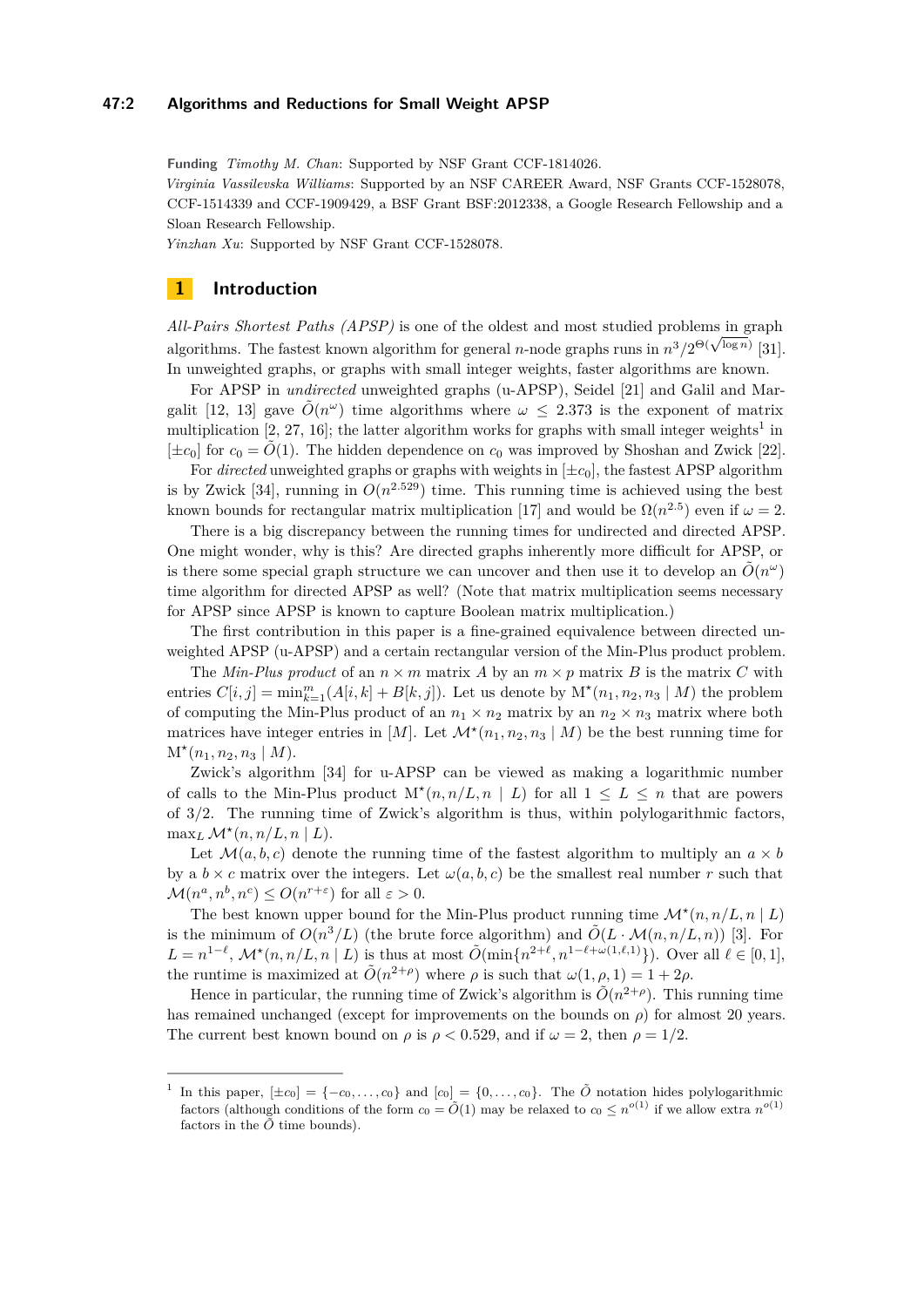Our first result is that u-APSP is sub- $n^{2+\rho}$  fine-grained equivalent to  $M^*(n, n^{\rho}, n | n^{1-\rho})$ :

<span id="page-2-0"></span>▶ **Theorem 1.** *If*  $M^*(n, n^{\rho}, n | n^{1-\rho})$  *is in*  $O(n^{2+\rho-\epsilon})$  *time for*  $\epsilon > 0$ *, then u-APSP can also be solved in*  $O(n^{2+\rho-\varepsilon'})$  *time for some*  $\varepsilon' > 0$ *. If u-APSP can be solved in*  $O(n^{2+\rho-\varepsilon})$  *time for some*  $\varepsilon > 0$ , *then*  $M^*(n, n^{\rho}, n | n^{1-\rho})$  *can also be solved in*  $O(n^{2+\rho-\varepsilon})$  *time.* 

The Min-Plus product of two  $n \times n$  matrices with *arbitrary* integer entries is known to be equivalent to APSP with *arbitrary* integer entries [\[10\]](#page-18-4), so that their running times are the same, up to constant factors. All known algorithms for directed unweighted APSP (including [\[34,](#page-20-0) [3\]](#page-18-3) and others), make calls to Min-Plus product of rectangular matrices with integer entries that can be as large as say  $n^{0.4}$ . It is completely unclear, however, why a problem in *unweighted* graphs such as u-APSP should require the computation of Min-Plus products of matrices with such large entries. Theorem [1](#page-2-0) surprisingly shows that it does. Moreover, it shows that unless we can improve upon the known approaches for Min-Plus product computation, there will be no way to improve upon Zwick's algorithm for u-APSP. The latter is an algebraic problem in disguise.

The main proof of Theorem [1](#page-2-0) is simple – what is remarkable are the numerous consequences on equivalences and conditional hardness that follow from this idea. We first use Theorem [1](#page-2-0) to build a class of problems that are all equivalent to u-APSP, via  $(n^{2+\rho}, n^{2+\rho})$ -fine-grained reductions (see [\[29\]](#page-19-6) for a survey of fine-grained complexity). In particular, if  $\omega = 2$  (or more generally when  $\omega(1, \frac{1}{2}, 1) = 2$ , these are all problems that are  $n^{2.5}$ -fine-grained equivalent.

Recall that in the *All-Pairs Longest Paths (APLP)* problem, we want to output for every pair of vertices *s, t* the weight of the longest path from *s* to *t*. While APLP is NP-hard in general, it is efficiently solvable in DAGs. In the *cRed-APSP* problem, for a given graph in which some edges can be colored red, we want to output for every pair of vertices *s, t* the weight of the shortest path from *s* to *t* that uses at most *c* red edges. For convenience, we call all non-red edges blue.

We use the following convention for problem names: the prefix "u-" is for unweighted graphs; the prefix " $[c_0]$ -" is for graphs with weights in  $[c_0]$  (similarly for " $[\pm c_0]$ -" and for other ranges). Input graphs are directed unless stated otherwise.

<span id="page-2-1"></span>**► Theorem 2.** *The following problems either all have*  $O(n^{2+\rho-\epsilon})$  *time algorithms for some*  $\varepsilon > 0$ , or none of them do, assuming that  $c_0 = \tilde{O}(1)$ :

- $M^*(n, n^{\rho}, n \mid n^{1-\rho}),$  $\sim$
- *u-APSP,*  $\overline{\phantom{a}}$
- [±*c*0]*-APSP for directed graphs without negative cycles,*
- *u-APLP for DAGs,*  $\sim$
- $[\pm c_0]$ -*APLP for DAGs*.  $\overline{\phantom{a}}$
- *u-cRed-APSP for* undirected *graphs for any*  $2 \leq c \leq \tilde{O}(1)$ *.*  $\sim$

Interestingly, while u-2Red-APSP in undirected graphs above is equivalent to u-APSP and hence improving upon its  $\tilde{O}(n^{2+\rho})$  runtime would be difficult, we show that u-1Red-APSP in undirected graphs can be solved in  $\tilde{O}(n^{\omega})$  time via a modification of Seidel's algorithm, and hence there is a seeming jump in complexity in u-*c*Red-APSP from  $c = 1$  to  $c = 2$ .

Besides the above equivalences we provide some interesting reductions from u-APSP to other well-studied matrix product and shortest paths problems.

Lincoln, Polak and Vassilevska W. [\[18\]](#page-19-7) reduce u-APSP to some matrix product problems such as All-Edges Monochromatic Triangle and the (min*,* max)-Product studied in [\[24,](#page-19-8) [26\]](#page-19-9) and [\[25,](#page-19-10) [9\]](#page-18-5) respectively. Using the equivalence of u-APSP and  $M^*(n, n/\ell, n | \ell^{1-p})$ , we can reduce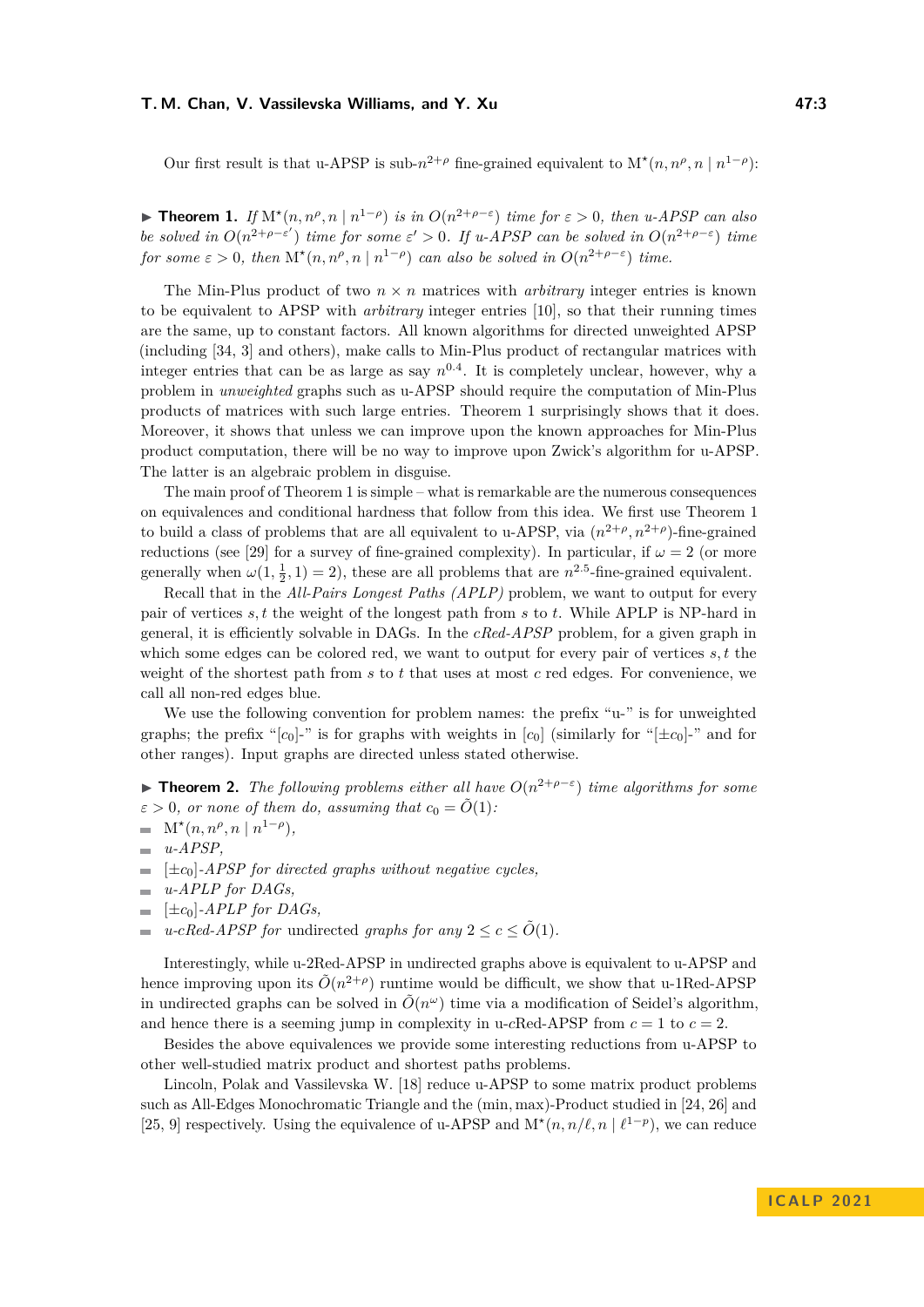## **47:4 Algorithms and Reductions for Small Weight APSP**

u-APSP to another matrix product called Min Witness Equality Product (MinWitnessEq), where we are given  $n \times n$  integer matrices A and B, and are required to compute  $\min\{k \in$  $[n]: A[i, k] = B[k, j]$  for every pair of  $(i, j)$ . This can be viewed as a merge of the Min Witness product [\[8\]](#page-18-6) <sup>[2](#page-3-0)</sup> and Equality Product problems [\[15,](#page-19-11) [28\]](#page-19-12).

Another natural variant of APSP is the problem of *approximating* shortest path distances. Zwick [\[34\]](#page-20-0) presented an  $\tilde{O}(n^{\omega} \log M)$  time algorithm for computing a  $(1+\varepsilon)$ -multiplicative approximation for all pairwise distances in a directed graph with integer weights in [*M*], for any constant  $\varepsilon > 0.3$  $\varepsilon > 0.3$  This is essentially optimal assuming no  $o(n^{\omega})$  time algorithm can multiple  $n \times n$  Boolean matrices since any such approximation algorithm can be used to multiply Boolean matrices.

An arguably better notion of approximation is to provide an additive approximation, i.e. outputting for every  $u, v$  an estimate  $D'[u, v]$  for the distance  $D[u, v]$  such that  $D[u, v] \leq$  $D'[u, v] \leq D[u, v] + E$ , where *E* is an error that can depend on *u* and *v*.

At ICALP'08, Roditty and Shapira [\[20\]](#page-19-13) studied the following variant: given an unweighted directed graph and a constant  $p \in [0, 1]$ , compute for all  $u, v$  an estimate  $D'[u, v]$ with  $D[u, v] \le D'[u, v] \le D[u, v] + D[u, v]^p$ . They gave an algorithm with running time  $\tilde{O}(\max_{\ell} \min\{n^3/\ell, \mathcal{M}^\star(n, n/\ell^{1-p}, n \mid \ell^{1-p})\})$ . For example, for  $p = 0$ , this matches the time complexity of Zwick's exact algorithm for u-APSP; for  $p = 1$ , this matches Zwick's  $\tilde{O}(n^{\omega})$ -time algorithm with constant multiplicative approximation factor. For  $p = 0.5$ , with the current rectangular matrix multiplication bounds [\[17\]](#page-19-5), the running time is  $O(n^{2.447})$ .

We obtain an improved running time:

<span id="page-3-2"></span>▶ **Theorem 3.** For any  $p \in [0,1]$ *, given a directed unweighted graph, one can obtain additive*  $D[u, v]$ <sup>*p*</sup> approximations to all distances  $D[u, v]$  *in time*  $\tilde{O}(\max_{\ell} \mathcal{M}^{\star}(n, n/\ell, n | \ell^{1-p}))$ *.* 

The improvement over Roditty and Shapira's running time is substantial. For example, for all  $p \geq 0.415$ , the time bound is  $O(n^{2.373})$  (the current matrix multiplication running time), whereas their algorithm only achieves  $O(n^{2.373})$  for  $p = 1$ . Our result also answers one of Roditty and Shapira's open question (on whether  $\tilde{O}(n^{\omega})$  time is possible for any  $p < 1$ ), if  $\omega > 2$ .

The new algorithm is also *optimal* (ignoring logarithmic factors) in a strong sense, as our reduction technique shows that for all  $\ell$ ,  $M^*(n, n/\ell, n \mid \ell^{1-p})$  can be tightly reduced to the additive  $D[u, v]^p$  approximation of APSP. In particular, u-APSP with constant additive error is fine-grained equivalent to exact u-APSP.

The *All-Pairs Lightest Shortest Paths (APLSP)* problem studied in [\[6,](#page-18-7) [33\]](#page-20-1) asks to compute for every pair of vertices *s, t* the distance from *s* to *t* (with respect to the edge weights) and the smallest number of edges over all shortest paths from *s* and *t*. Traditional shortest-path algorithms can be easily modified to find the lightest shortest paths, but not the faster matrixmultiplication-based algorithms. Our reduction for u-*c*Red-APSP can be easily modified to reduce  $M^*(n, n^{\rho}, n \mid n^{1-\rho})$  to  $\{0, 1\}$ -APLSP in undirected graphs, which can be viewed as a conditional lower bound of  $n^{2+\rho-o(1)}$  for the latter problem.

**► Corollary 4.** *If*  $\{0,1\}$ -*APLSP in undirected graphs is in*  $O(n^{2+\rho-\epsilon})$  *time for*  $\epsilon > 0$ *, then so is*  $M^*(n, n^{\rho}, n | n^{1-\rho}).$ 

<span id="page-3-0"></span><sup>2</sup> Recently, there has been renewed interest in studying the Min Witness product, due to a breakthrough [\[14\]](#page-18-8) on the All-Pairs LCA in DAGs problem, which was one of the original motivations for studying Min **Witness** 

<span id="page-3-1"></span><sup>3</sup> Bringmann et al. [\[5\]](#page-18-9) considered the more unusual setting of very large *M*, where the log *M* factor is to be avoided.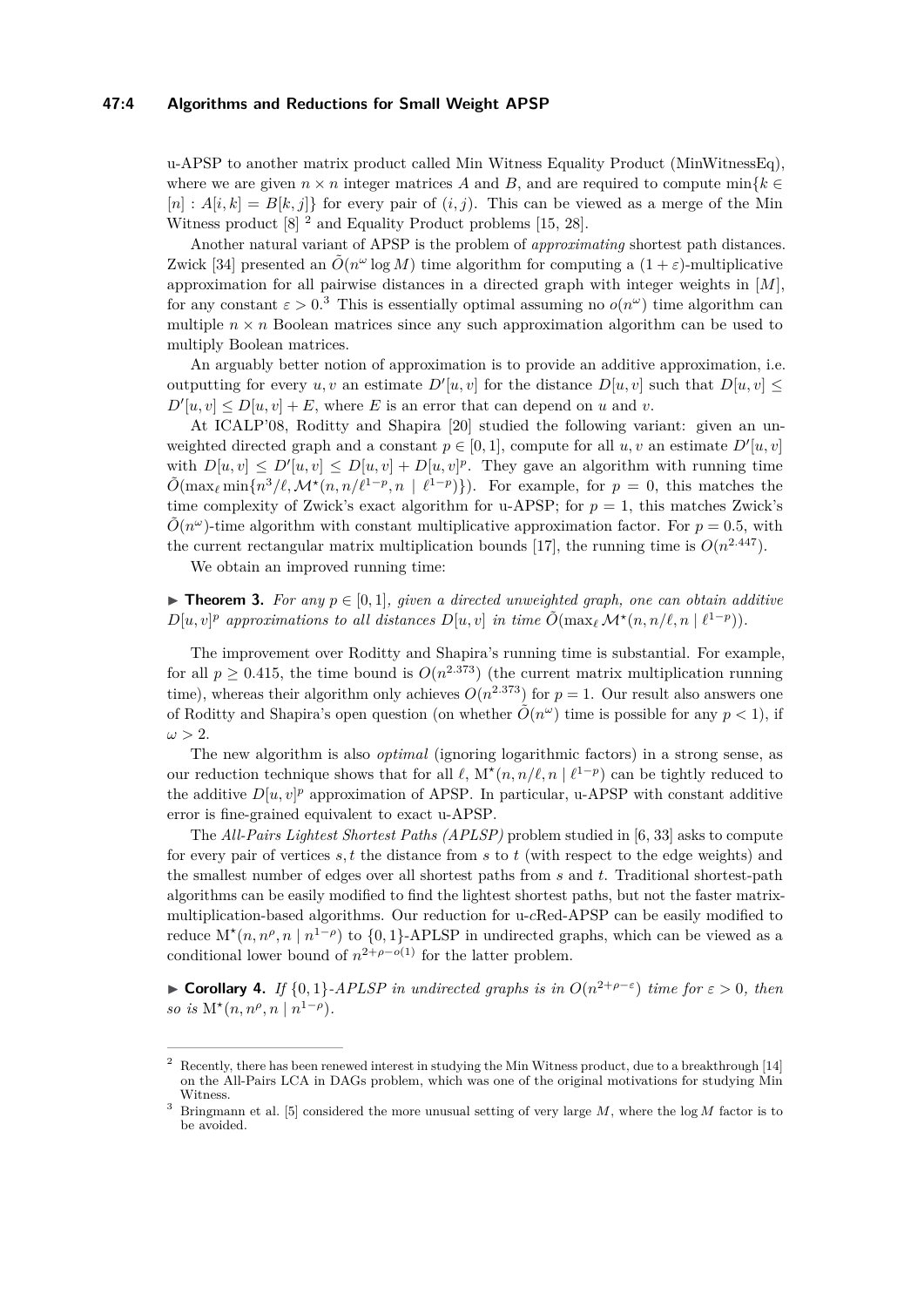The fastest known algorithm to date for  $\{0,1\}$ -APLSP, or more generally,  $[c_0]$ -APLSP for  $c_0 = \tilde{O}(1)$ , for directed or undirected graphs is by Zwick [\[33\]](#page-20-1) from STOC'99 and runs in  $O(n^{2.724})$  time with the current best bounds for rectangular matrix multiplication (the running time would be  $\tilde{O}(n^{8/3})$  if  $\omega = 2$ ). Chan [\[6\]](#page-18-7) (STOC'07) improved this running time to  $\tilde{O}(n^{(3+\omega)/2}) \leq O(n^{2.687})$  but only if the weights are *positive*, i.e., for  $([c_0] - \{0\})$ -APLSP (and so his result does not hold for {0*,* 1}-APLSP).

Both Zwick's and Chan's algorithms solve a more general problem,  $Lex_2-APSP$ , in which one is given a directed graph where each edge *e* is given two weights  $w_1(e), w_2(e)$  and one wants to find for every pair of vertices  $u, v$  the lexicographic minimum over all  $u$ - $v$  paths  $\pi$ of  $(\sum_{e \in \pi} w_1(e), \sum_{e \in \pi} w_2(e))$ . Then APLSP is Lex<sub>2</sub>-APSP when all  $w_2$  weights are 1, and the related *All-Pairs Shortest Lightest Paths (APSLP)* problem is when all *w*<sup>1</sup> weights are 1.

To complement the conditional lower bound for APLSP, and hence  $Lex_{2}-APSP$ , we present new algorithms for  $[c_0]$ -Lex<sub>2</sub>-APSP for  $c_0 = \tilde{O}(1)$ , both (slightly) improving Chan's running time and also allowing zero weights, something that Chan's algorithm couldn't support.

# $\blacktriangleright$  **Theorem 5.** [c<sub>0</sub>]-Lex<sub>2</sub>-APSP can be solved in  $O(n^{2.66})$  time for any  $c_0 = \tilde{O}(1)$ *.*

If  $\omega = 2$ , the above running time would be  $\tilde{O}(n^{2.5})$ , improving Zwick's previous  $\tilde{O}(n^{8/3})$ bound [\[33\]](#page-20-1) and matching our conditional lower bound  $n^{2+\rho-o(1)}$ . For undirected graphs with *positive* weights in  $[c_0] - \{0\}$ , we further improve the running time to  $O(n^{2.58})$  under the current matrix multiplication bounds.

We next consider the natural problem, #*APSP*, of counting the number of shortest paths for every pair of vertices in a graph. This problem needs to be solved, for example, when computing the so-called *Betweenness Centrality (BC)* of a vertex. BC is a well-studied measure of vertex importance in social networks. If we let  $C[s, t]$  be the number of shortest paths between *s* and *t*, and  $C_v[s, t]$  be the number of shortest paths between *s* and *t* that go through *v*, then  $BC(v) = \sum_{s,t \neq v} C_v[s,t]/C[s,t]$  and the BC problem is to compute  $BC(v)$ for a given graph and a given node *v*.

Prior work [\[4\]](#page-18-10) showed that #APSP and BC in *m*-edge *n*-node unweighted graphs can be computed in  $O(mn)$  time via a modification of Breadth-First Search (BFS).<sup>[4](#page-4-0)</sup> However, all prior algorithms assumed a model of computation where adding two integers of arbitrary size takes constant time. In the more realistic word-RAM model (with  $O(\log n)$ ) bit words). these algorithms would run in  $\tilde{\Theta}(mn^2)$  time, as there are explicit examples of graphs with *m* edges (for any  $m$ , a function of  $n$ ) for which the shortest paths counts have  $\Theta(n)$  bits.<sup>[5](#page-4-1)</sup> In particular, the best running time in terms of *n* so far has been  $\tilde{O}(n^4)$ .

We provide the first genuinely  $\tilde{O}(n^3)$  time algorithm for  $\#$ APSP, and thus Betweenness Centrality, in directed unweighted graphs.

<span id="page-4-2"></span>**• Theorem 6.** *u-*#APSP can be solved in  $\tilde{O}(n^3)$  time by a combinatorial algorithm.

This runtime cannot be improved since there are graphs for which the output size is  $\Omega(n^3)$ .

Since the main difficulty of the  $\#$ APSP problem comes from the counts being very large, it is interesting to consider variants that mitigate this. Let  $U \leq n^{\tilde{O}(1)}$ . Let  $\#_{\text{mod } U}$ APSP be the problem of computing all pairwise counts modulo *U*. Let  $\#_{\leq U}$ APSP be the problem of

<span id="page-4-0"></span><sup>4</sup> Brandes presented further practical improvements as well.

<span id="page-4-1"></span><sup>&</sup>lt;sup>5</sup> One example is an  $(n/3 + 2)$ -layered graph where the first  $n/3$  layers have 2 vertices each and the last 2 layers have  $n/6$  vertices each. The *i*-th layer and the  $(i + 1)$ -th layer are connected by a complete bipartite graph for each  $1 \leq i \leq n/3$ , while the last two layers are connected by  $O(m)$  edges.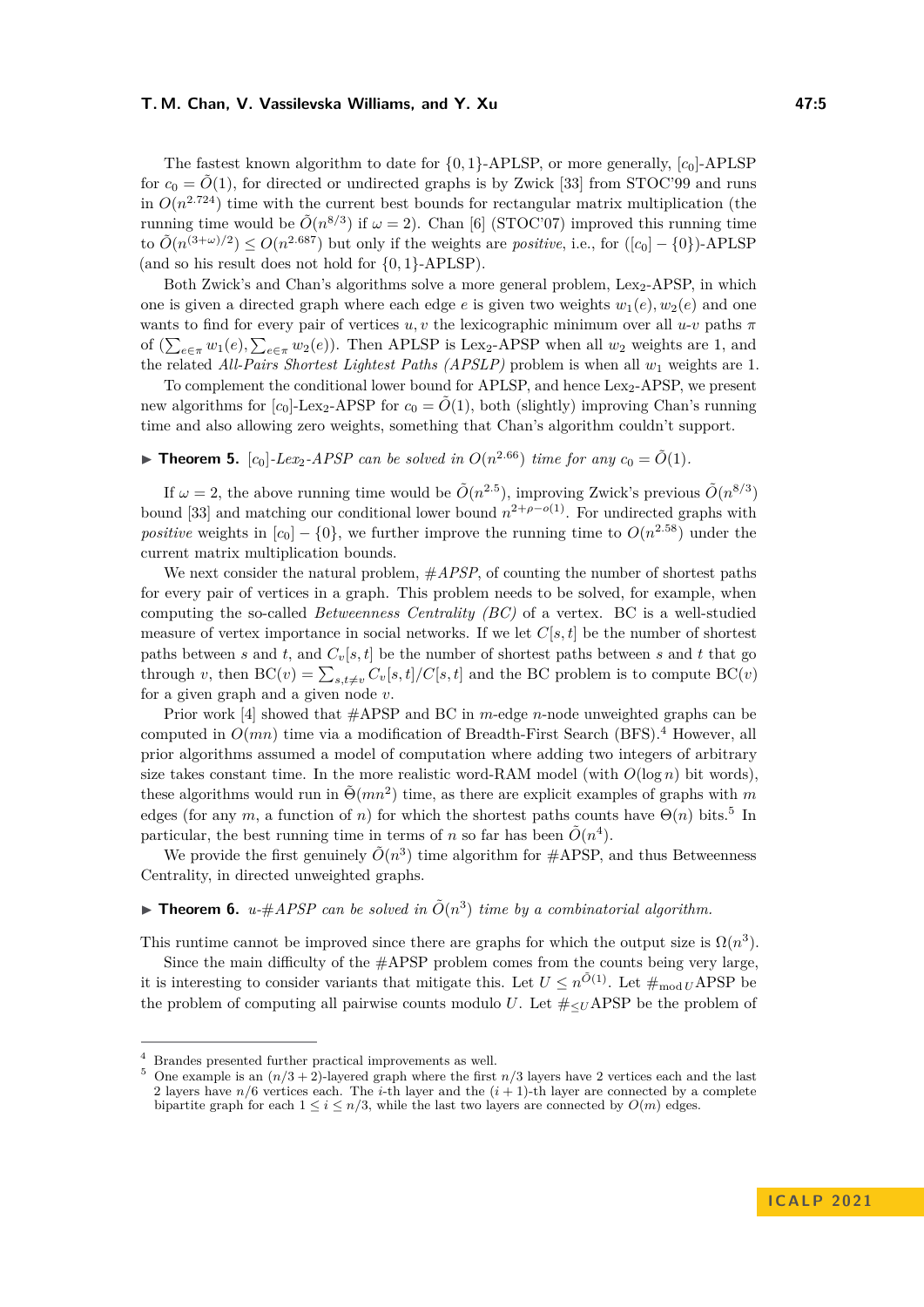## **47:6 Algorithms and Reductions for Small Weight APSP**

computing for every pair of nodes *u, v* the minimum of their count and *U* (think of *U* as a "cap"). Finally, let  $\#_{\text{approx-}U}$  APSP be the problem of computing a  $(1 + 1/U)$ -approximation of all pairwise counts (think of keeping the log *U* most significant bits of each count).

We obtain the following result for u- $\#_{\leq U}$ APSP in directed graphs:

<span id="page-5-0"></span>▶ **Theorem 7.** *u*- $\#_{\leq U}$ *APSP* (in directed graphs) can be solved in  $n^{2+\rho}$ polylog  $U \leq n^{2+\rho+o(1)}$ *time.*

*Furthermore, for any*  $U \geq 2$ , if  $u$ - $\#_{\leq U}$  *APSP can be solved in*  $O(n^{2+\rho-\epsilon})$  *time for some*  $\varepsilon > 0$ , then so can u-APSP (with randomization). For any  $2 \le U \le \tilde{O}(1)$ , the converse is *true as well.*

Thus, we get a conditionally optimal algorithm for u- $\#_{\leq U}$ APSP. For  $2 \leq U \leq \tilde{O}(1)$ , the theorem above gives a fine-grained equivalence between  $u_{\tau} \neq \angle U_{\tau}$  APSP and  $u$ -APSP; in particular, for *U* = 2, the problem corresponds to testing *uniqueness* for the shortest path of each pair. (For large U, however, it is not a fine-grained equivalence since the algorithm for u-#<sup>≤</sup>*<sup>U</sup>* APSP does not go through Min-Plus product, but rather directly uses fast matrix multiplication.)

Our algorithm from Theorem [7](#page-5-0) is based on Zwick's algorithm for u-APSP. We show that one can also modify Seidel's algorithm for u-APSP in undirected graphs to obtain  $\tilde{O}(n^{\omega})$ time algorithms for u- $\#_{\leq U}$ APSP and u- $\#_{\text{mod }U}$ APSP in undirected graphs.

<span id="page-5-1"></span>▶ **Theorem 8.** *u-*#<sup>≤</sup>*<sup>U</sup> APSP and u-*#mod *<sup>U</sup> APSP in undirected graphs can be solved in*  $ilde{O}(n^{\omega} \log U)$  *time.* 

Furthermore, we show that  $u_{\text{#approx-}U}$  APSP in undirected graphs can be solved in  $O(n^{2.58} \text{polylog } U)$  time, somewhat surprisingly, by a slight modification of our undirected Lex<sub>2</sub>-APSP algorithm (despite the apparent dissimilarity between the two problems).

**Paper Organization and Techniques.** In Section [3,](#page-6-0) we show the web of reductions around u-APSP, proving Theorem [1,](#page-2-0) Theorem [2,](#page-2-1) the hardness of additive  $D[u, v]^p$  approximate u-APSP and the hardness of u-#<sup>≤</sup>*<sup>U</sup>* APSP in Theorem [7.](#page-5-0)

In Section [4,](#page-10-0) we give our algorithms for approximating APSP with additive errors, proving Theorem [3.](#page-3-2) In Section [5,](#page-12-0) we describe our algorithms for  $Lex_{2}$ -APSP. Due to space limitation, we defer our algorithms for various versions of  $\#$ APSP to the full paper (including an algorithm for u- $\#_{\leq U}$ APSP to complete the proof of Theorem [7,](#page-5-0) the proof of Theorem [8,](#page-5-1) and the algorithm for  $u$ - $\#_{\text{approx-}U}$ APSP). An exception is our near-cubic algorithm for exact u-#APSP (proof of Theorem [6\)](#page-4-2), which is simple and is described in Section [6.](#page-17-0)

For approximating APSP with additive error, we propose an interesting *two-phase* variant of Zwick's algorithm [\[34\]](#page-20-0). Zwick's algorithm computes distance products of  $n \times (n/\ell)$  with  $(n/\ell) \times n$  matrices for  $\ell$  in a geometric progression. Our idea is to do less during the first phase, computing products of  $(n/\ell) \times (n/\ell)$  with  $(n/\ell) \times n$  matrices instead. We complete the work during a second phase. The observation is that for the APSP approximation problem, we can afford to perform the distance computation in the first phase *exactly*, but use approximation to speed up the second phase. The resulting approximation algorithm is even simpler than Roditty and Shapira's previous (slower) algorithm [\[20\]](#page-19-13).

Our Lex2-APSP algorithm for directed graphs also uses this two-phase approach, but in a more sophisticated way to control the size of the numbers in the rectangular matrix products. A number of interesting new ideas are needed.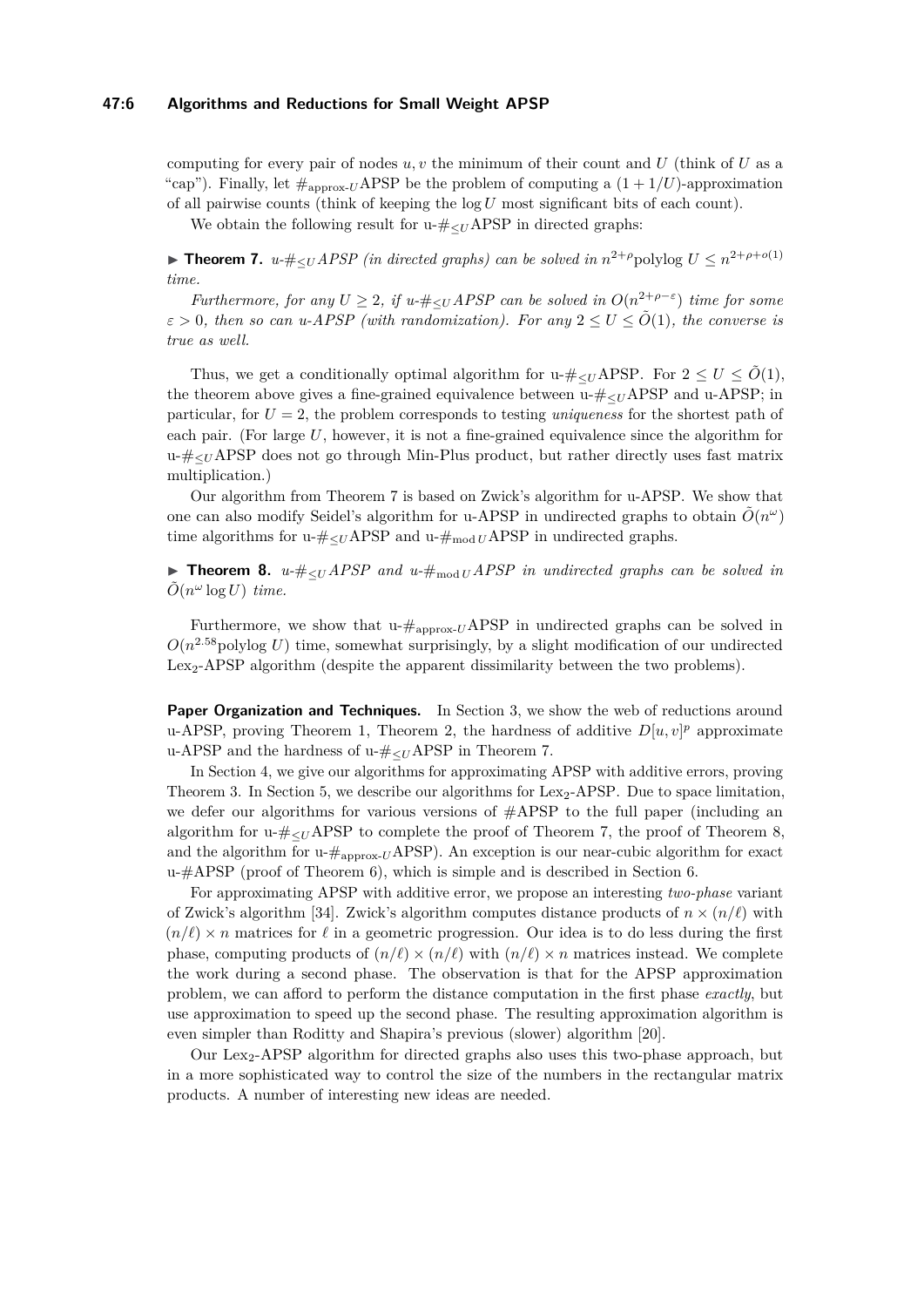To further illustrate the power of this two-phase approach, we also show (in the full version) how the idea can lead to an alternative  $\tilde{O}(c_0 n^{\omega})$  time algorithm for the standard [*c*0]-APSP problem for undirected graphs, rederiving Shoshan and Zwick's result [\[22\]](#page-19-4) in an arguably simpler way. This may be of independent interest (as Shoshan and Zwick's algorithm has complicated details).

Our Lex2-APSP algorithm for *undirected* graphs uses small dominating sets for highdegree vertices, an idea of Aingworth et al. [\[1\]](#page-18-11). Originally, this idea was for developing combinatorial algorithms for *approximate* shortest paths that avoid matrix multiplication. Interestingly, we show that this idea can be combined with (rectangular) matrix multiplication to compute *exact* Lex<sub>2</sub> shortest paths.

# **2 Preliminaries**

The computation model of all algorithms and reductions in this paper is the word-RAM model with *O*(log *n*) bit words.

We let  $\mathcal{M}(n_1, n_2, n_3)$  denote the best known running time for multiplying an  $n_1 \times n_2$ by an  $n_2 \times n_3$  matrix over the integers. We use  $\omega(a, b, c)$  to denote the rectangular matrix multiplication exponent, i.e. the smallest real number *z* such that  $\mathcal{M}(n^a, n^b, n^c) \leq O(n^{z+\epsilon})$ for all  $\varepsilon > 0$ . In particular, let  $\omega = \omega(1,1,1)$ . It is known that  $\omega \in [2,2.373)$  $\omega \in [2,2.373)$  $\omega \in [2,2.373)$  [2, [27,](#page-19-2) [16\]](#page-19-3). The best known bounds for  $\omega(a, b, c)$  are in [\[17\]](#page-19-5).

Let  $\mathcal{M}^{\star}(n_1, n_2, n_3 \mid \ell_1, \ell_2)$  be the time to compute the Min-Plus product of an  $n_1 \times n_2$ matrix *A* with an  $n_2 \times n_3$  matrix *B*, where all finite entries of *A* are from  $\lbrack \ell_1 \rbrack$  and all finite entries of *B* are from  $[\ell_2]$ . Let us also denote  $\mathcal{M}^\star(n_1, n_2, n_3 | \ell) := \mathcal{M}^\star(n_1, n_2, n_3 | \ell, \ell)$ . It is known [\[3\]](#page-18-3) that  $\mathcal{M}^\star(n_1, n_2, n_3 \mid \ell) \leq \tilde{O}(\ell \cdot \mathcal{M}(n_1, n_2, n_3))$ . This algorithm in [3] first replaces each entry *e* in both matrices  $A, B$  by  $(n_2 + 1)^e$ , then uses fast rectangular matrix multiplication to compute the product of the new matrices *A, B*. Since each arithmetic operation takes  $\tilde{O}(\ell)$  time, the running time follows.

More generally, let  $\mathcal{M}^\star(n_1, n_2, n_3 \mid m_1, m_2, m_3 \mid \ell_1, \ell_2)$  be the time to compute  $m_3$  given entries of the Min-Plus product of an  $n_1 \times n_2$  matrix *A* with an  $n_2 \times n_3$  matrix *B*, where *A* has at most  $m_1$  finite entries, all from  $[\ell_1]$ , and *B* has at most  $m_2$  finite entries, all from  $[\ell_2]$ .

# <span id="page-6-0"></span>**3 Directed APSP and Rectangular Min-Plus with Bounded Weights**



**Figure 1** The web of (a subset of) the reductions in this paper. All reductions are  $(n^{2+\rho}, n^{2+\rho})$ -fine grained reductions, where  $\rho$  is such that  $\omega(1, \rho, 1) = 1 + 2\rho$ . The problems in the bounding box are sub  $n^{2+\rho}$ -equivalent. Here,  $c_0 = \tilde{O}(1)$ , and  $2 \leq c \leq \tilde{O}(1)$ . For the current best bounds on rectangular matrix multiplication [\[17\]](#page-19-5),  $\rho$  is roughly 0.529.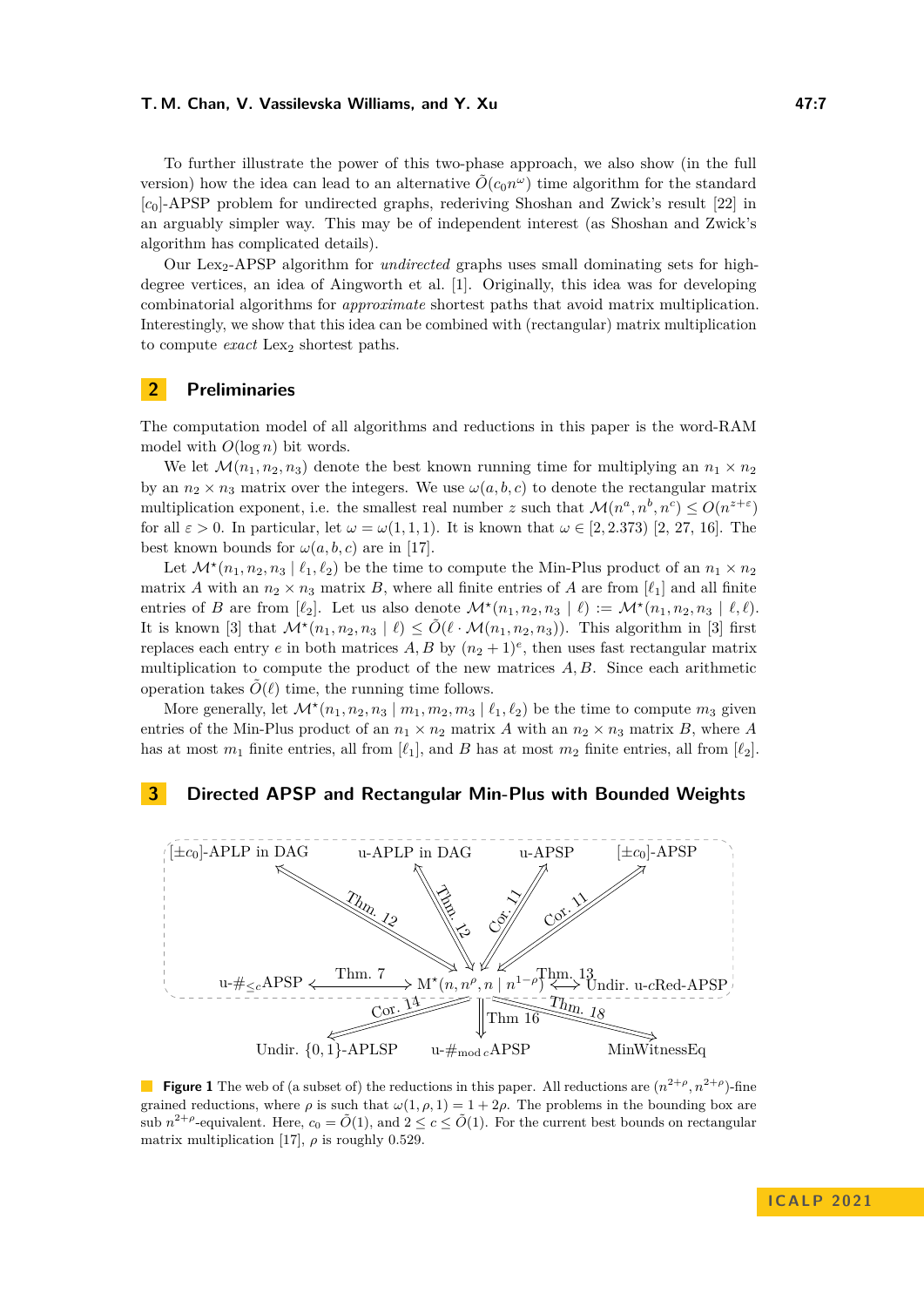## **47:8 Algorithms and Reductions for Small Weight APSP**

Here we consider the All-Pairs Shortest Paths (APSP) problem in unweighted directed graphs, or more generally in directed graphs with integer weights in  $[\pm c_0]$  with  $c_0 = \tilde{O}(1)$ and no negative cycles. Zwick [\[34\]](#page-20-0) showed that this problem in *n*-node graphs can be solved in time  $\tilde{O}(n^{2+\rho})$  time where  $\rho$  is such that  $\omega(1,\rho,1) = 1 + 2\rho$ . For the current best bounds on rectangular matrix multiplication [\[17\]](#page-19-5),  $\rho$  is roughly 0.529.

Zwick's algorithm can be viewed as a reduction to rectangular Min-Plus matrix multiplication. The algorithm proceeds in stages, for each  $\ell$  from 0 to  $\log_{3/2}(n^{1-\rho})$ .

In stage *ℓ*, up to logarithmic factors, one needs to compute the Min-Plus product of two matrices  $A_\ell$  and  $B_\ell$  where  $A_\ell$  has dimensions  $n \times n/(3/2)^\ell$  and  $B_\ell$  has dimensions  $n/(3/2)^{\ell} \times n$  and both matrices have entries bounded by  $(3/2)^{\ell}$ . Intuitively, this computes the pairwise distances that are roughly  $(3/2)^{\ell}$ . After stage  $\log_{3/2}(n^{1-\rho})$ , the algorithm also runs Dijkstra's algorithm<sup>[6](#page-7-0)</sup> to and from  $\tilde{O}(n^{\rho})$  nodes *S* sampled randomly and uses  $\tilde{O}(n^{2+\rho})$ extra time to complete the computation of the distances by considering for every  $u, v \in V$ ,  $\min_{s \in S} \{D[u, s] + D[s, v]\}.$  This can also be viewed as using the brute-force algorithm to compute the Min-Plus products when  $(3/2)^{\ell} \geq n^{1-\rho}$ .

The total running time is within logarithmic factors of

$$
n^{2+\rho} + \sum_{\ell=0}^{\log_{3/2}(n^{1-\rho})} \mathcal{M}^{\star}(n, n/(3/2)^{\ell}, n \mid (3/2)^{\ell}),
$$

where  $\mathcal{M}^*(n_1, n_2, n_3 \mid M)$  is the Min-Plus product running time for matrices with entries in  $\{0, \ldots, M\}$  and dimensions  $n_1 \times n_2$  by  $n_2 \times n_3$ . With the known bounds for Min-Plus product,  $\mathcal{M}^*(n, n^{\tau}, n \mid M) \leq \tilde{O}(Mn^{\omega(1,\tau,1)}),$  and the running time of Zwick's algorithm becomes  $\tilde{O}(n^{2+\rho} + n^{1-\rho+\omega(1,\rho,1)}),$  which is  $\tilde{O}(n^{2+\rho})$  when  $\omega(1,\rho,1) = 1+2\rho$ .

If  $\omega = 2$ , then  $\rho$  is 1/2 and the running time of Zwick's algorithm becomes  $\tilde{O}(n^{2.5})$ . This running time is a seeming barrier for the APSP problem in directed graphs.

In the full version we prove the following technical theorem which rephrases Zwick's algorithm [\[34\]](#page-20-0) as a reduction.

<span id="page-7-1"></span> $\triangleright$  **Theorem 9.** Let  $\rho$  be the solution to  $\omega(1,\rho,1) = 1 + 2\rho$ . If the Min-Plus product of an  $n \times n^{\rho}$  *matrix by an*  $n^{\rho} \times n$  *matrix where both matrices have integer entries bounded by*  $n^{1-\rho}$  $(denoted as M^*(n, n^{\rho}, n | n^{1-\rho})) can be computed in  $O(n^{2+\rho-\epsilon})$  time for some  $\epsilon > 0$ , then$ *APSP in directed n node* graphs with integer edge weights in  $[\pm c_0]$  for  $c_0 = \tilde{O}(1)$  *can be solved in*  $O(n^{2+\rho-\epsilon'})$  *time for*  $\epsilon' > 0$ *.* 

If  $\omega = 2$ , the above theorem statement becomes: If the Min-Plus problem of an  $n \times \sqrt{n}$  $n \in \mathbb{Z}$ , the above theorem statement becomes. If the Nin-1 its problem of an  $n \times \sqrt{n}$  can<br>matrix by a  $\sqrt{n} \times n$  matrix where both matrices have integer entries bounded by  $\sqrt{n}$  can be computed in  $O(n^{2.5-\delta})$  time for some  $\delta > 0$ , then APSP in directed *n* node graphs with integer edge weights in  $[\pm c_0]$  for  $c_0 = \tilde{O}(1)$  can be solved in  $O(n^{2.5-\delta'})$  time for  $\delta' > 0$ .

We will show a reduction in the reverse direction as well, showing that rectangular Min-Plus product with suitably bounded entries can be reduced back to unweighted directed APSP.

<span id="page-7-2"></span>▶ **Theorem 10.** For any fixed  $k \in (0,1)$ ,  $M^*(n,n^k,n | n^{1-k})$  can be reduced in  $O(n^2)$  time *to APSP in a directed unweighted graph with*  $O(n)$  *vertices.* 

<span id="page-7-0"></span><sup>&</sup>lt;sup>6</sup> If there are negative weights, one also needs to run single source shortest paths (SSSP) from a node, as in Johnson's algorithm and then reweight the edges so that they are nonnegative. SSSP can be solved  $\tilde{O}((m+n^{1.5})\log^2(c_0)) = \tilde{O}(n^2)$  time [\[23\]](#page-19-14).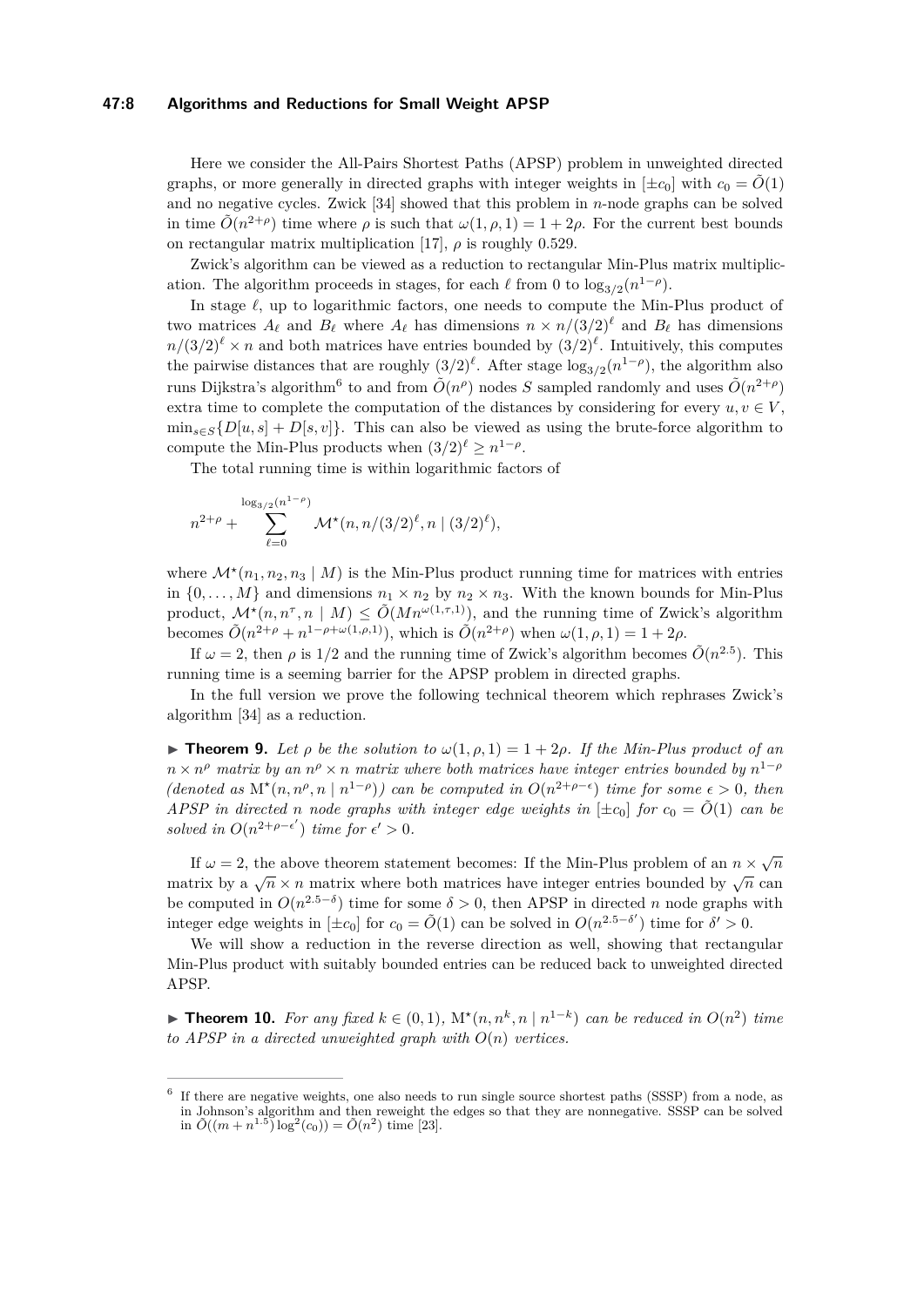A consequence of Theorem [9,](#page-7-1) and the fact that u-APSP is a special case of  $[\pm c_0]$ -APSP for directed graphs without negative cycles, is the following equivalence.

<span id="page-8-0"></span>▶ **Corollary 11.** *Let ρ be such that ω*(1*, ρ,* 1) = 1 + 2*ρ. Then u-APSP,* [±*c*0]*-APSP for directed graphs without negative cycles, and*  $M^*(n, n^{\rho}, n | n^{1-\rho})$  *are sub-* $n^{2+\rho}$  *fine-grained equivalent for*  $c_0 = \tilde{O}(1)$ .

In particular, if  $\omega = 2$ , APSP in directed unweighted graphs is sub- $n^{2.5}$  fine-grained equivalent to the Min-Plus problem of an  $n \times \sqrt{n}$  matrix by a  $\sqrt{n} \times n$  matrix where both entries have integer entries bounded by  $\sqrt{n}$ .

**Proof of Theorem [10.](#page-7-2)** Let *A* be an  $n \times n^k$  matrix and let *B* be an  $n^k \times n$  matrix, both with entries in  $\{1, \ldots, n^{1-k}\}.$ 

We will create a directed graph as follows. Let *I* be a set of *n* nodes, which represent the rows of *A*. Let *J* be a set of *n* nodes, which represent the columns of *B*.

For every  $p \in [n^k]$  corresponding to a column of *A* (or row of *B*), create a path of  $2n^{1-k}+1$ nodes:

$$
X(p) := x_{p,n^{1-k}} \to x_{p,n^{1-k}-1} \to \dots \to x_{p,0} \to y_{p,1} \to y_{p,2} \to \dots \to y_{p,n^{1-k}}.
$$

For every  $i \in [n]$  and  $p \in [n^k]$ , consider  $t = A[i, p] \in [n^{1-k}]$ . Add an edge from  $i \in I$  to *x*<sub>*p*,*t*</sub>. Similarly, for every *j* ∈ [*n*] and *p* ∈ [*n*<sup>*k*</sup>], consider *t*<sup> $′$ </sup> = *B*[*p*, *j*] ∈ [*n*<sup>1−*k*</sup>]. Add an edge from  $y_{p,t'}$  to  $j \in J$ .



**Figure 2** Sketch of the construction in proof of Theorem [10.](#page-7-2) For each vertex *i* and path *p*, we add an edge from *i* to a vertex on the path *p* whose distance to the middle point  $x_{p,0}$  on the path is  $A_{i,p}$ . For each path *p* and vertex *j*, we add an edge from a vertex on the path whose distance from the middle point  $x_{p,0}$  on the path is  $B_{p,j}$  to vertex *j*.

Now, consider some  $i \in [n], p \in [n^k], j \in [n]$  and  $A[i, p] + B[p, j]$ . If we consider the path consisting of  $(i, x_{p,A[i,p]})$ ,  $(y_{p,B[p,j]}, j)$  and the subpath of  $X(p)$  between  $x_{p,A[i,p]}$  and  $y_{p,B[p,j]}$ , its length is exactly  $2 + A[i,p] + B[p,j]$ . Also, any path from *i* to *j* is of this form. Thus, the shortest path from  $i \in I$  to  $j \in J$  in the created graph is exactly of length  $2 + \min_{p} \{A[i, p] + B[p, j]\}$ , and thus computing APSP in the directed unweighted graph we have created computes the Min-Plus product of *A* and *B*.

The number of vertices in the graph is  $O(n^k \cdot n^{1-k}) = O(n)$ .

One consequence of Corollary [11](#page-8-0) is that u-APSP and computing the predecessor matrix in unweighted directed APSP are also sub- $n^{2+\rho}$  fine-grained equivalent. It was known that Zwick's algorithm [\[34\]](#page-20-0) can compute the predecessor matrix for unweighted directed APSP, which can also be viewed as a sub- $n^{2+\rho}$  time reduction from computing the predecessor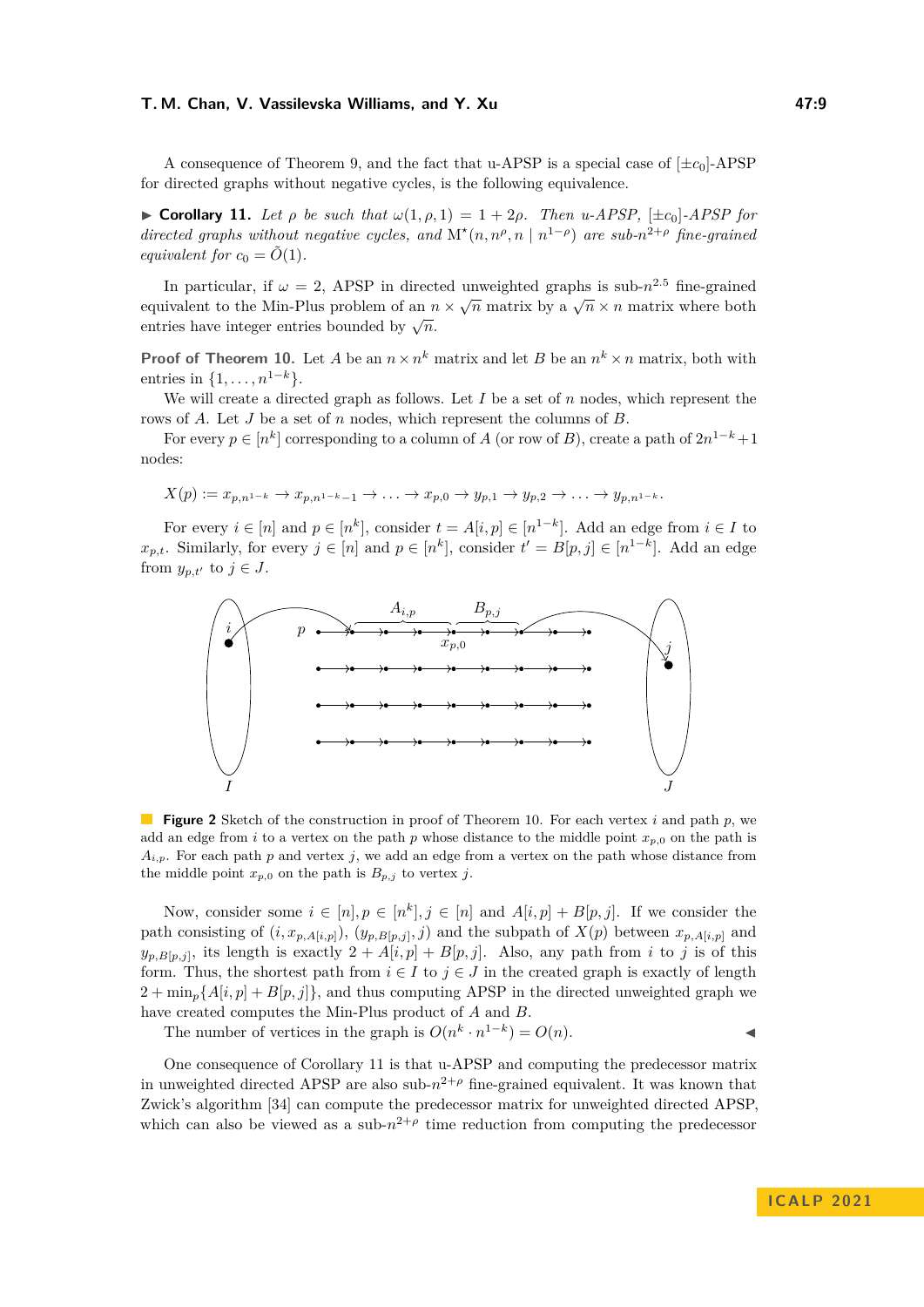## **47:10 Algorithms and Reductions for Small Weight APSP**

matrix to  $M^*(n, n^{\rho}, n \mid n^{1-\rho})$ . Also, if we can compute the predecessor matrix for the graph constructed in the above proof, we would know which path  $X(p)$  the shortest path from *i* to *j* uses, which in turn solves  $M^*(n, n^{\rho}, n | n^{1-\rho})$ . Thus, computing the predecessor matrix for unweighted directed APSP is sub- $n^{2+\rho}$  fine-grained equivalent to  $M^*(n, n^{\rho}, n | n^{1-\rho})$ , and thus also equivalent to u-APSP.

Zwick's algorithm is general enough to apply to some variants of APSP. One example is the All-Pairs Longest Paths (APLP) problem in DAGs. To compute APLP in a DAG, we first negate the weight of every edge, then the problem becomes APSP, on which we can directly apply Zwick's algorithm. Therefore, Zwick's algorithm show reductions from u-APLP and  $[\pm c_0]$ -APLP in DAGs to  $M^*(n, n^{\rho}, n \mid n^{1-\rho})$ .

Perhaps more surprisingly, the other direction of the reduction also holds. Therefore, APLP in DAG and APSP in graphs with weights bounded by  $\tilde{O}(1)$  are sub- $O(n^{2+\rho})$  equivalent.

<span id="page-9-3"></span> $\blacktriangleright$  **Theorem 12.** Let  $\rho$  be such that  $\omega(1, \rho, 1) = 1 + 2\rho$ . Then u-APLP in DAGs,  $[\pm c_0]$ -APLP *in DAGs and*  $M^*(n, n^{\rho}, n | n^{1-\rho})$  *are sub-* $n^{2+\rho}$  *fine-grained equivalent.* 

The proof of Theorem [12](#page-9-3) follows from the same approach and is deferred to the full version.

All problems shown equivalent to u-APSP above are problems on directed graphs. One natural question is that whether some problems on undirected graphs are also in this equivalence class, or whether we can show some undirected graph problems require  $n^{2+\rho-o(1)}$ time if we assume problems in this equivalence class also require  $n^{2+\rho-o(1)}$  time. To answer these questions, we first consider the u-*c*Red-APSP problem.

<span id="page-9-0"></span>▶ **Theorem 13.** Let  $\rho$  be such that  $\omega(1, \rho, 1) = 1 + 2\rho$ . u-cRed-APSP for  $2 \leq c = O(1)$  and  $M^{\star}(n, n^{\rho}, n \mid n^{1-\rho})$  are sub- $n^{2+\rho}$  fine-grained equivalent.

The proof of Theorem [13](#page-9-0) uses a similar graph construction and is in the full version.

By slightly modifying the proof of Theorem [13,](#page-9-0) we can show conditional hardness for APLSP on undirected graphs where the edge weights are in {0*,* 1}. The proof is in the full version.

<span id="page-9-1"></span>▶ **Corollary 14.** Let  $\rho$  be such that  $\omega(1, \rho, 1) = 1 + 2\rho$ . Suppose  $\mathcal{M}^*(n, n^{\rho}, n | n^{1-\rho})$  requires *n* 2+*ρ*−*o*(1) *time. Then APLSP on undirected graphs where the edge weights can be* {0*,* 1} *also requires*  $n^{2+\rho-o(1)}$  *time.* 

Using similar ideas we also show hardness for *Vertex-Weighted APSP* in undirected graphs, where the vertex weights may be large. (The current best algorithms for Vertex-Weighted APSP for directed graphs [\[6,](#page-18-7) [32\]](#page-19-15) had running time about  $O(n^{2.85})$ ; the bound is  $\tilde{O}(n^{11/4})$  if  $\omega = 2$ . No better algorithms were known in the undirected graphs – which our conditional lower bound attempts to explain.) The proof is in the full version.

▶ **Corollary 15.** Let  $\rho$  be such that  $\omega(1, \rho, 1) = 1 + 2\rho$ . Suppose  $\mathbb{M}^*(n, n^{\rho}, n | n^{1-\rho})$  requires *n*<sup>2+*ρ*−*o*(1) *time. Then vertex-weighted APSP on undirected graphs where the vertex weights*</sup> *are in*  $[O(n^{1-\rho})]$  *also requires*  $n^{2+\rho-o(1)}$  *time.* 

The conditional hardness for u- $\#_{mod~U}$ APSP and u- $\#_{\leq U}$ APSP for any  $U > 2$  can be proved by combining our graph construction with randomized techniques for a unique variant of Min-Plus product; see the proof in the full version.

<span id="page-9-2"></span>▶ **Theorem 16.** Let  $\rho$  be such that  $\omega(1, \rho, 1) = 1 + 2\rho$ . Suppose  $M^*(n, n^{\rho}, n | n^{1-\rho})$  requires  $n^{2+\rho-o(1)}$  *time (with randomization). Then u-*#<sub>mod *U*</sub> *APSP* and u-#<sub>≤</sub>*U APSP* for any  $U ">= 2$ *requires*  $n^{2+\rho-o(1)}$  *time.*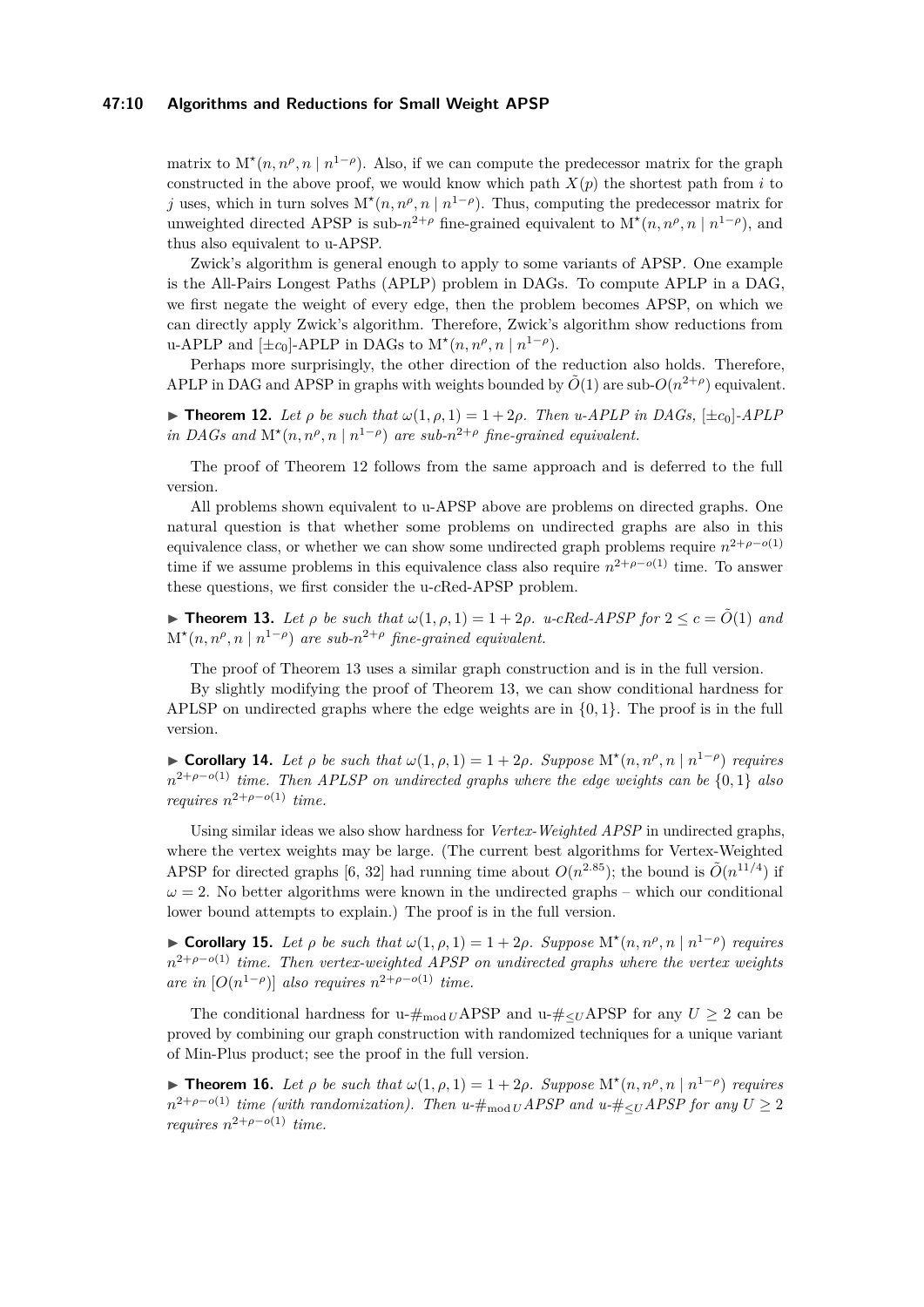In Section [4,](#page-10-0) we will give an algorithm for approximating APSP with sublinear additive errors. Using the same technique as our reductions from Rectangular Min-Plus product to APSP problems, we can show a conditional lower bound for this problem.

<span id="page-10-2"></span> $\triangleright$  **Theorem 17.** *Given a directed unweighted graph*  $G = (V, E)$  *with n vertices and a*  $function f > 0$  where  $\frac{\ell}{f(\ell)}$  is nondecreasing. Suppose we can approximate the shortest*path distance*  $D[u, v]$  *with additive error*  $f(D[u, v])$ *, for all*  $u, v \in V$  *in*  $T(n)$  *time, then*  $\max_{1 \leq \ell \leq n} \mathcal{M}^{\star} \left( n, n/\ell, n \mid \frac{\ell}{f(\ell)} \right) \leq O(T(n)).$ 

**Proof.** Fix any  $1 \leq \ell \leq n$ . First, note that  $\mathcal{M} \star (n, n/\ell, n | \frac{\ell}{f(\ell)}) =$  $\Theta\left(\mathcal{M}^{\star}\left(n,n/\ell,n\mid \frac{\ell}{Cf(\ell)}\right)\right)$  for any constant *C*. Here, we take  $C=12$  to be a large enough constant.

Suppose we are given an  $n \times n/\ell$  matrix *A* and an  $n/\ell \times n$  matrix *B*, whose entries are positive integers bounded by  $\frac{\ell}{12f(\ell)}$ , and we want to compute their Min-Plus product  $A \star B$ . We use a similar reduction as the one in the proof of Theorem [10,](#page-7-2) but stretching the length of the middle paths. Specifically, we create vertex set *I* of size *n*, vertex set *J* of size *n*, and  $n/\ell$  paths of the form  $X(p) := x_{p, \frac{\ell}{3f(\ell)}} \leadsto \cdots \leadsto x_{p,0} \leadsto y_{p,0} \leadsto \cdots \leadsto y_{p, \frac{\ell}{3f(\ell)}}$ . From  $x_{p,i}$  to *x*<sup>*p*</sup>,*i*−1 and *y*<sup>*p*</sup>,*j* to *y*<sub>*p*</sub>,*j*+1, we embed paths of length 6*f*( $ℓ$ ); from *x*<sub>*p*</sub>,0 to *y*<sub>*p*</sub>,0, we embed a path of length  $\ell - 2$ . Similar to previous reductions, for every  $i \in [n] = I$  and  $p \in [n/\ell]$ , we add an edge from *i* to  $x_{p,A[i,p]}$ ; for every  $j \in [n] = J$  and  $p \in [n/\ell]$ , we add an edge from *j* to  $y_{p,B[p,j]}$ . Then the distance from  $i \in I$  to  $j \in J$  in this graph equals  $\ell + 6f(\ell)(A \star B)[i, j]$ .

Since  $0 \leq (A \star B)[i, j] \leq \frac{\ell}{6f(\ell)}$ , we must have  $\ell \leq \ell + 6f(\ell)(A \star B)[i, j] \leq 2\ell$ . Since  $\frac{\ell}{f(\ell)}$  is nondecreasing, we must have  $f(t\ell) \leq tf(\ell)$  for any  $t \geq 1$ , and thus  $f(\ell + 6f(\ell)(A \star B)[i, j]) \leq$  $2f(\ell)$ . Therefore, an  $f(\ell+6f(\ell)(A \star B)[i, j])$ -additive approximation of APSP can determine that the distance from  $i \in I$  to  $j \in J$  is in  $\ell + 6f(\ell)(A \star B)[i, j] \pm 2f(\ell)$ , from which we can compute  $(A \star B)[i, j]$  easily since  $(A \star B)[i, j]$  must be an integer.

Finally, we give a reduction from u-APSP to Min Witness Equality, where we are given  $n \times n$  integer matrices *A* and *B*, and are required to compute min{ $k \in [n]$  :  $A[i, k] = B[k, j]$ } for every pair of (*i, j*). Reductions from u-APSP to matrix product problems are considered by Lincoln et al. [\[18\]](#page-19-7), where they show reductions from u-APSP to the All-Edges Monochromatic Triangle problem and (min*,* max)-product problem, but their techniques do not seem to apply to Min Witness Equality.

The proof of the following theorem is deferred to the full version.

<span id="page-10-1"></span>▶ **Theorem 18.** Let  $\rho$  be such that  $\omega(1, \rho, 1) = 1 + 2\rho$ . Suppose  $M^*(n, n^{\rho}, n | n^{1-\rho})$  requires  $n^{2+\rho-o(1)}$  *time. Then Min Witness Equality requires*  $n^{2+\rho-o(1)}$  *time.* 

# <span id="page-10-0"></span>**4 Additive Approximation Algorithms for APSP**

In this section, we give an algorithm for approximate APSP with additive errors in directed unweighted graphs, to match the lower bound that we have just proved in Theorem [17](#page-10-2) (ignoring logarithmic factors). Namely, our algorithm achieves running time  $\tilde{O}(\max_{\ell} \mathcal{M}^*(n, n/\ell, n \mid \ell^{1-p}))$ , which improves Roditty and Shapira's previous algorithm [\[20\]](#page-19-13) with running time  $\tilde{O}(\max_{\ell} \min\{n^3/\ell, \mathcal{M}^{\star}(n, n/\ell^{1-p}, n \mid \ell^{1-p})\}).$ 

Let  $D[u, v]$  denote the shortest-path distance from  $u$  to  $v$ .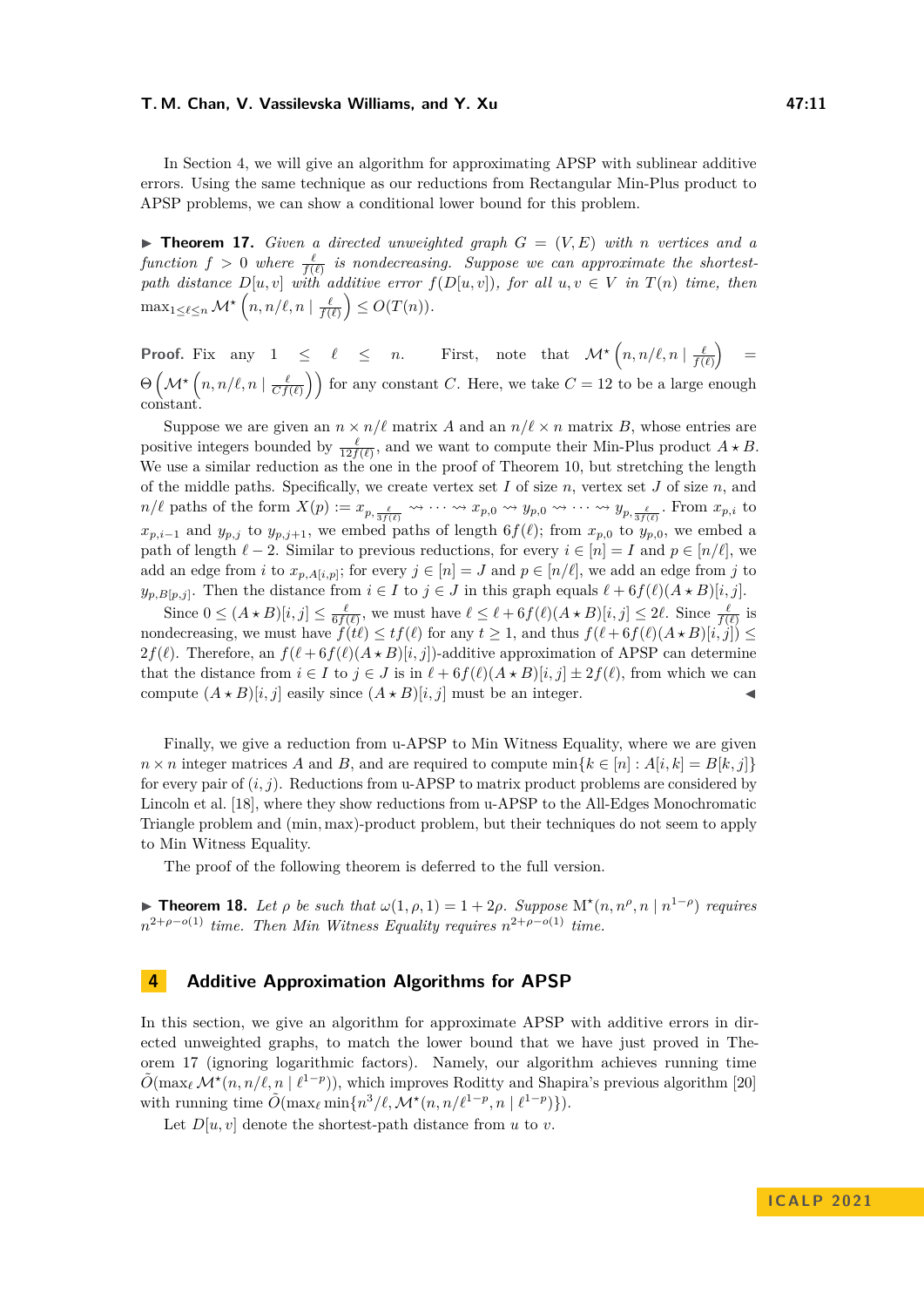## **47:12 Algorithms and Reductions for Small Weight APSP**

**Overview.** The new algorithm is a variation of Zwick's exact u-APSP algorithm [\[34\]](#page-20-0), and is actually simpler than Roditty and Shapira's algorithm. The idea is to compute as many as the shortest-path distances *exactly* as we can in  $\tilde{O}(n^{\omega})$  time in an initial phase. In the second phase, we apply rectangular matrix multiplication to submatrices computed from the first phase, where entries are approximated by rounding and rescaling.

**Preliminaries.** For every  $\ell$  that is a power of 3/2, let  $R_{\ell} \subseteq V$  be a subset of  $O(n/\ell)$  vertices that hits all shortest paths of length *ℓ/*2 [\[34\]](#page-20-0). (For example, a random sample works with high probability.) We may assume that  $R_{(3/2)^i} \supseteq R_{(3/2)^{i+1}}$  (because otherwise, we can add  $R_{(3/2)^j}$  to  $R_{(3/2)^i}$  for all  $j > i$  and the size bound would still hold). For subsets  $S_1, S_2 \subseteq V$ , let  $D(S_1, S_2)$  denote the submatrix of *D* containing the entries for  $(u, v) \in S_1 \times S_2$ .

**Phase 1.** We first solve the following subproblem: compute  $D[u, v]$  (exactly) for all  $(u, v) \in$  $R_{\ell} \times V$  with  $D[u, v] \leq \ell$ , and similarly for all  $(u, v) \in V \times R_{\ell}$  with  $D[u, v] \leq \ell$ .

Suppose we have already computed  $D[u, v]$  for all  $(u, v) \in R_{2\ell/3} \times V$  with  $D[u, v] \leq 2\ell/3$ , and similarly for all  $(u, v) \in V \times R_{2\ell/3}$  with  $D[u, v] \leq 2\ell/3$ .

We take the Min-Plus product  $D(R_\ell, R_{2\ell/3}) \star D(R_{2\ell/3}, V)$ . For each  $(u, v) \in R_\ell \times V$ , if its output entry is smaller than the current value of  $D[u, v]$ , we reset  $D[u, v]$  to the smaller value. Similarly, we take the Min-Plus product  $D(V, R_{2\ell/3}) \star D(R_{2\ell/3}, R_\ell)$ . For each  $(u, v) \in V \times R_\ell$ , if its output entry is smaller than the current value of  $D[u, v]$ , we reset  $D[u, v]$  to the smaller value. We reset all entries greater than  $\ell$  to  $\infty$ .

To justify correctness, observe that for any shortest path *π* of length between 2*ℓ/*3 and *ℓ*, the middle  $(2\ell/3)/2 = \ell/3$  vertices must contain a vertex of  $R_{2\ell/3}$ , which splits  $\pi$  into two subpaths each of length at most  $\ell/2 + \ell/6 \leq 2\ell/3$ .

We do the above for all *ℓ*'s that are powers of 3*/*2. The total cost is

$$
\tilde{O}\left(\max_{\ell} \mathcal{M}^{\star}(n/\ell,n/\ell,n|\ell)\right) \leq \tilde{O}\left(\max_{\ell} \ell \cdot \mathcal{M}^{\star}(n/\ell,n/\ell,n)\right) \leq \tilde{O}\left(\max_{\ell} \ell^{2}(n/\ell)^{\omega}\right) = \tilde{O}(n^{\omega}).
$$

**Phase 2.** Next we approximate all shortest-path distances  $D[u, v]$  where  $D[u, v]$  is between  $2\ell/3$  and  $\ell$ , with additive error  $O(f(\ell))$  for a given function  $f$ , as follows:

We compute the Min-Plus product  $D(V, R_{2\ell/3}) \star D(R_{2\ell/3}, V)$ , keeping only entries bounded by  $O(\ell)$ . As we allow additive error  $O(f(\ell))$ , we round entries to multiples of  $f(\ell)$ . This takes  $\tilde{O}(\mathcal{M}^\star(n, n/\ell, n \mid \frac{\ell}{f(\ell)}))$  time.

To justify correctness, observe as before that in any shortest path  $\pi$  of length between  $2\ell/3$  and  $\ell$ , some vertex in  $R_{2\ell/3}$  splits the path into two subpaths of length at most  $2\ell/3$ .

We repeat for all *ℓ*'s that are powers of 3*/*2. The total cost is  $\tilde{O}\left(\max_{\ell} \mathcal{M}^\star(n,n/\ell,n \mid \frac{\ell}{f(\ell)})\right).$ 

Standard techniques for generating witnesses for matrix products can be applied to recover the shortest paths (e.g., see [\[11,](#page-18-12) [34\]](#page-20-0)).

 $\blacktriangleright$  **Theorem 19.** *Given a directed unweighted graph*  $G = (V, E)$  *with n vertices and a function f* where  $\frac{\ell}{f(\ell)}$  is nondecreasing, we can approximate the shortest-path distance  $D[u, v]$  with *additive error*  $O(f(D[u, v]))$  *for all*  $u, v \in V$ *, in*  $\tilde{O}(\max_{\ell} \mathcal{M}^*(n, n/\ell, n | \frac{\ell}{f(\ell)}) )$  *time.* 

**► Remark.** For  $f(\ell) = \ell^p$ , we can upper-bound the running time by

$$
\tilde{O}\left(\max_{\ell} \mathcal{M}^*(n, n/\ell, n \mid \ell^{1-p})\right) \leq \tilde{O}\left(L^{1-p} \cdot \mathcal{M}(n, n/L, n) + n^3/L\right)
$$
\n
$$
\leq \tilde{O}\left(L^{1-p}(n^{2+o(1)} + n^{\omega}/L^{(\omega-2)/(1-\alpha)}) + n^3/L\right)
$$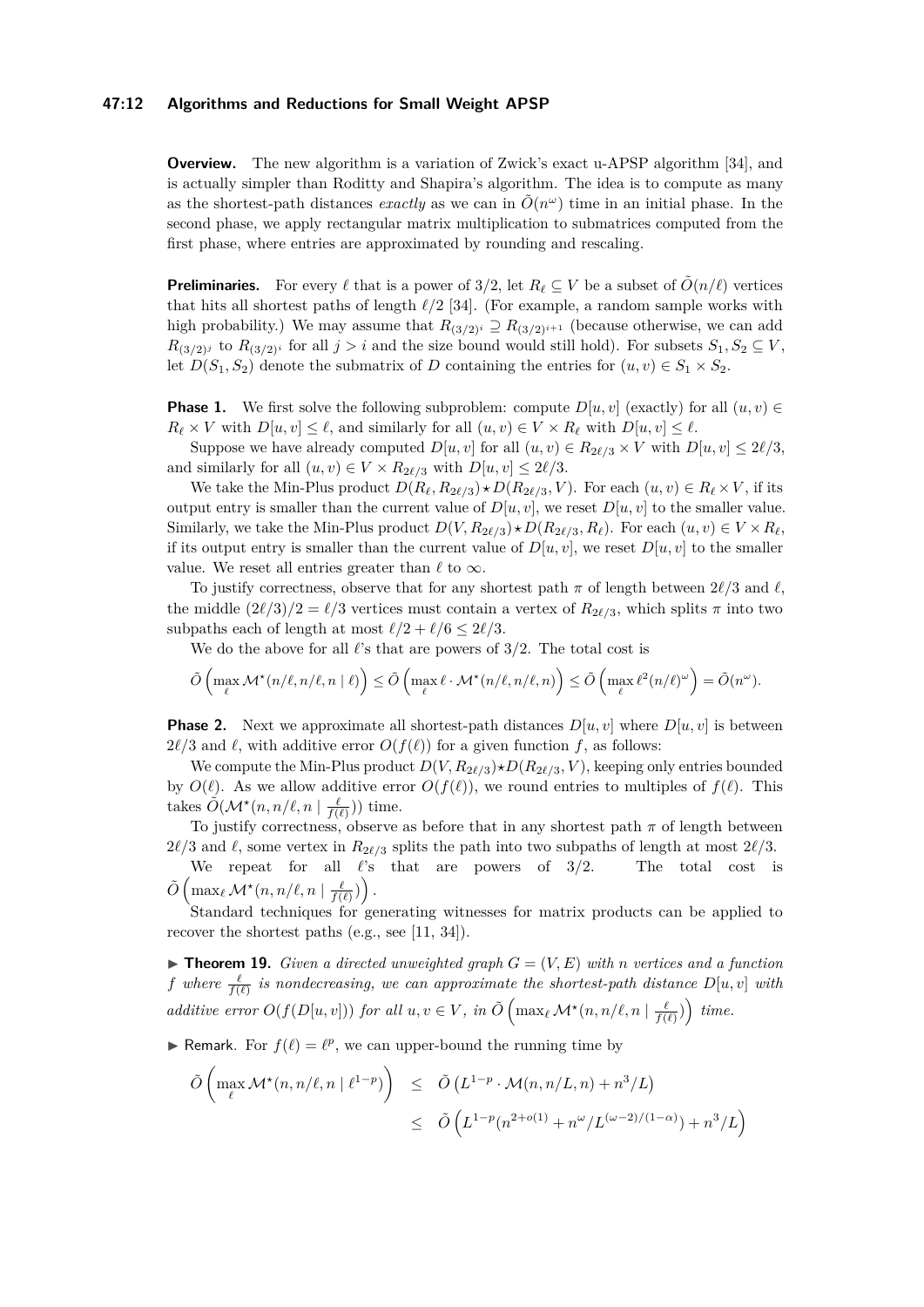for any choice of L, where  $\alpha$  is the rectangular matrix multiplication exponent (satisfying  $\omega(1,1,\alpha) = 2$ . For example, we can set  $L = n^{3-\omega}$ , and for  $p > 1 - \min\{\frac{\omega-2}{1-\alpha}, \frac{\omega-2}{3-\omega}\}\,$ , get optimal  $\tilde{O}(n^{\omega})$  running time. In fact, with the current rectangular matrix multiplication bounds we get  $\tilde{O}(n^{2.373})$  time for  $p \ge 0.415 \ge (\omega(1, 0.373, 1) - 2 \cdot 0.373 - 1)/(1 - 0.373)$ . Roditty and Shapira [\[20\]](#page-19-13) specifically asked whether there exists  $p < 1$  for which  $\tilde{O}(n^{\omega})$  time is possible; we have thus answered their question affirmatively if  $\omega > 2$ .

 $\triangleright$  Remark. For directed graphs with weights from  $[c_0]$ , the running time is

$$
\tilde{O}\left(c_0 n^{\omega} + \max_{\ell} \mathcal{M}^{\star}(n, n/\ell, n \mid c_0 \frac{\ell}{f(\ell)})\right)
$$

# <span id="page-12-0"></span>**5 Algorithms for All-Pairs Lightest Shortest Paths**

In this section, we describe algorithms for the following problem, which includes both All-Pairs Lightest Shortest Paths (APLSP) and Shortest Lightest Paths (APSLP) as special cases:

*.*

 $\blacktriangleright$  **Problem 20.** (Lex<sub>2</sub>-APSP) *We are given a graph*  $G = (V, E)$  *with n vertices, where each edge*  $(u, v) \in E$  *has a "primary" weight*  $w_1(u, v)$  *and a "secondary" weight*  $w_2(u, v)$ . *For every pair of vertices*  $u, v \in V$ , we want to find a path  $\pi$  from u to v that minimizes  $(\sum_{e \in \pi} w_1(e), \sum_{e \in \pi} w_2(e))$  *lexicographically.* 

Let  $D[u, v]$  be the lexicographical minimum of  $(\sum_{e \in \pi} w_1(e), \sum_{e \in \pi} w_2(e))$ . Let  $D_1[u, v]$ be the minimum of  $\sum_{e \in \pi} w_1(e)$  (the shortest-path distance) and let  $D_2[u, v]$  be the second coordinate of  $D[u, v]$ . APLSP corresponds to the case when all secondary edge weights are 1, whereas APSLP corresponds to the case when all primary edge weights are 1.

The following lemma, which will be important in the analysis of our Lex<sub>2</sub>-APSP algorithm. bounds the complexity of Min-Plus product of an  $n_1 \times n_2$  matrix *A* and an  $n_2 \times n_3$  matrix *B* in the case when the finite entries of *A* come from a small range  $[\ell_1]$  (but the finite entries of *B* may come from a large range  $[\ell_2]$ . The bound can be made sensitive to the number *m*<sup>2</sup> of finite entries of *B* and the number *m*<sup>3</sup> of output entries we want. The lemma is a variant of [\[6,](#page-18-7) Theorem 3.5] (the basic approach originates from Matoušek's dominance algorithm [\[19\]](#page-19-16), but this variant requires some extra ideas). It also generalizes and improves (using rectangular matrix multiplication) Theorem 1.2 in [\[30\]](#page-19-17).

<span id="page-12-1"></span>
$$
\blacktriangleright \textbf{Lemma 21. } \mathcal{M}^{\star}(n_1, n_2, n_3 \mid \ell_1, \ell_2) = \tilde{O}\left(\min_{t} (\mathcal{M}^{\star}(n_1, n_2, n_2n_3/t \mid \ell_1) + t n_1 n_3)\right). \text{ More generally, } \mathcal{M}^{\star}(n_1, n_2, n_3 \mid m_1, m_2, m_3 \mid \ell_1, \ell_2) = \tilde{O}\left(\min_{t} (\mathcal{M}^{\star}(n_1, n_2, m_2/t \mid \ell_1) + t m_3)\right).
$$

**Proof.** Divide each column of *B* into groups of *t* entries by rank: the first group contains the *t* smallest elements, the second group contains the next *t* smallest, etc. (ties in ranks can be broken arbitrarily). Each column may have at most *t* leftover entries. The total number of groups is at most  $m_2/t$ .

For each  $i \in [n_1]$  and  $j' \in [m_2/t]$ , let  $C[i, j']$  be true iff there exists  $k \in [n_2]$  such that  $A[i, k] < \infty$  and group *j*' contains an element with row index *k*. Computing *C* reduces to taking a Boolean matrix product and has cost  $O(\mathcal{M}(n_1, n_2, m_2/t)).$ 

For each  $i \in [n_1]$  and  $j' \in [m_2/t]$ , suppose that group  $j'$  is part of column j and the maximum element in group *j'* is *x*; let  $\widehat{C}[i,j'] = \min_{k:B[k,j] \in [x,x+\ell_1]} (A[i,k] + B[k,j])$ . Since entries in *A* are from the range  $[\ell_1] \cup {\infty}$ , and we only keep a size  $\ell_1 + 1$  range of values for matrix *B*, computing  $\hat{C}$  reduces to taking a Min-Plus product with entries in  $[\ell_1]$  (after shifting) and has cost  $O(\mathcal{M}^\star(n_1, n_2, m_2/t \mid \ell_1)).$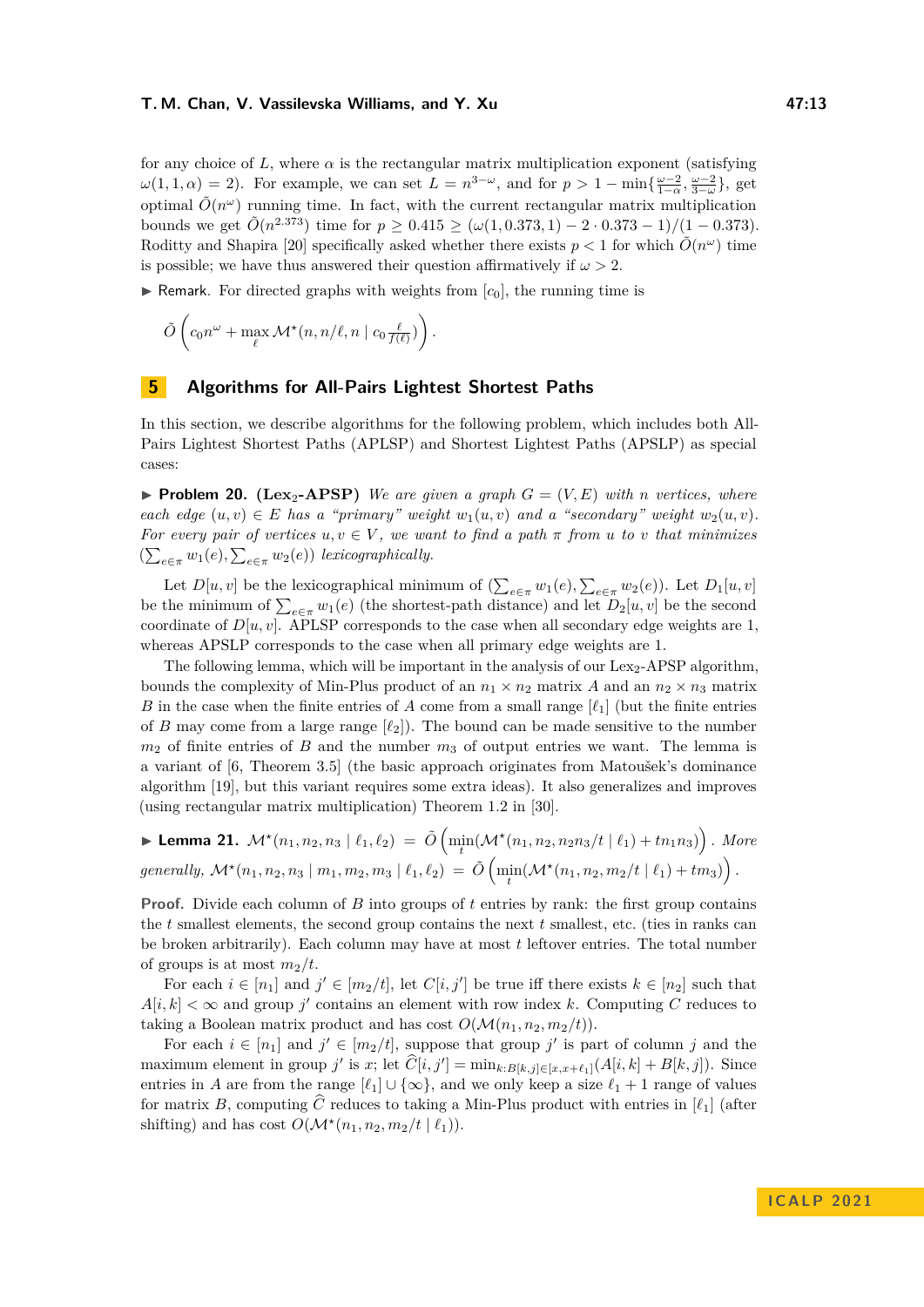## **47:14 Algorithms and Reductions for Small Weight APSP**

To compute the output entry at each of the  $m_3$  positions  $(i, j)$ , we find the group  $j'$  in column *j* with the smallest rank such that  $C[i, j']$  is true. Let *x* be the maximum element in group *j'*. The answer  $\min_k (A[i, k] + B[k, j])$  is at most  $x + \ell_1$ . Thus, the answer is defined by an index  $k$  that (i) corresponds to an element in group  $j'$ , or (ii) corresponds to a leftover element in column *j*, or (iii) has  $B[k, j] \in [x, x + \ell_1]$ . Cases (i) and (ii) can be handled by linear search in  $O(t)$  time; case (iii) is handled by looking up  $\hat{C}[i, j']$ . The total time to compute  $m_3$  output entries is  $O(t m_3)$ .

# **5.1 [***c***0]-Lex2-APSP**

Let  $c_0 = \tilde{O}(1)$ . For directed graphs, Zwick [\[33\]](#page-20-1) presented a variant of his u-APSP algorithm that solves  $[c_0]$ -Lex<sub>2</sub>-APSP (and thus  $[c_0]$ -APLSP and  $[c_0]$ -ALPSP) in time  $\tilde{O}(\max_{\ell} \mathcal{M}^*(n, n/\ell, n \mid \ell^2)) \leq \tilde{O}(\min_L(L^2\mathcal{M}(n, n/L, n) + n^3/L)).$  This is  $O(n^{2.724})$  by the current bounds on rectangular matrix multiplication [\[17\]](#page-19-5) (and is  $\tilde{O}(n^{8/3})$  if  $\omega = 2$ ).

Chan [\[6\]](#page-18-7) gave a faster algorithm for  $([c_0] - \{0\})$ -Lex<sub>2</sub>-APSP (and in fact a special case of Vertex-Weighted APSP that includes  $([c_0] - \{0\})$ -Lex<sub>k</sub>-APSP for an arbitrary constant *k*) in time  $\tilde{O}(n^{(3+\omega)/2})$ , which is  $O(n^{2.687})$  by the current matrix multiplication exponent (and is  $\tilde{O}(n^{2.5})$  if  $\omega = 2$ ). Zwick's algorithm works even when zero primary weights are allowed, but Chan's algorithm does not (part of the difficulty is that the secondary distance of a path may be much larger than the primary distance). A more general version of Chan's algorithm [\[6\]](#page-18-7) can handle zero primary weights (and  $[c_0]$ -Lex<sub>k</sub>-APSP for constant k) but has a worse time bound of  $\tilde{O}(n^{(9+\omega)/4})$ , which can be slightly reduced using rectangular matrix mutiplication [\[32\]](#page-19-15).

We describe an  $O(n^{2.6581})$ -time algorithm to solve  $[c_0]$ -Lex<sub>2</sub>-APSP for directed graphs, which can handle zero weights and is faster than Zwick's  $O(n^{2.724})$ -time algorithm; it is also slightly faster than Chan's algorithm. The algorithm uses rectangular matrix multiplication (without which the running time would be  $\tilde{O}(n^{(\omega+3)/2})$ ). It should be noted that Chan's previous algorithm can't be easily sped up using rectangular matrix multiplication, besides being inapplicable when there are zero primary weights.

**Overview.** The new algorithm can be viewed as an interesting variant of Zwick's u-APSP algorithm [\[34\]](#page-20-0). Zwick's algorithm uses rectangular Min-Plus products of dimensions around  $n \times n/\ell$  and  $n/\ell \times n$ , in geometrically increasing parameter  $\ell$ . Our algorithm proceeds in two phases. In both phases, we use the rectangular products of dimensions around  $n/\ell \times n/\ell$ and  $n/\ell \times n$ . In the first phase, we consider  $\ell$  in increasing order; in the second, we consider *ℓ* in decreasing order. In these Min-Plus products, entries of the first matrix in each product come from a small range; this enables us to use Lemma [21.](#page-12-1)

**Preliminaries.** Let L be a parameter to be set later. Let  $\lambda[u, v]$  denote the length of a lexicographical shortest path between *u* and *v*. In this section, the *length* of a path refers to the number of edges in the path.

For every  $\ell$  that is a power of 3/2, as in Section [4,](#page-10-0) let  $R_{\ell} \subseteq V$  be a subset of  $O(n/\ell)$  vertices that hits all shortest paths of length  $\ell/2$  [\[33,](#page-20-1) [34\]](#page-20-0). We may assume that  $R_{(3/2)^i} \supseteq R_{(3/2)^{i+1}}$ (as before). Set  $R_1 = V$ .

For  $S_1, S_2 \subseteq V$ , let  $D(S_1, S_2)$  denote the submatrix of *D* containing the entries for  $(u, v) \in S_1 \times S_2$ .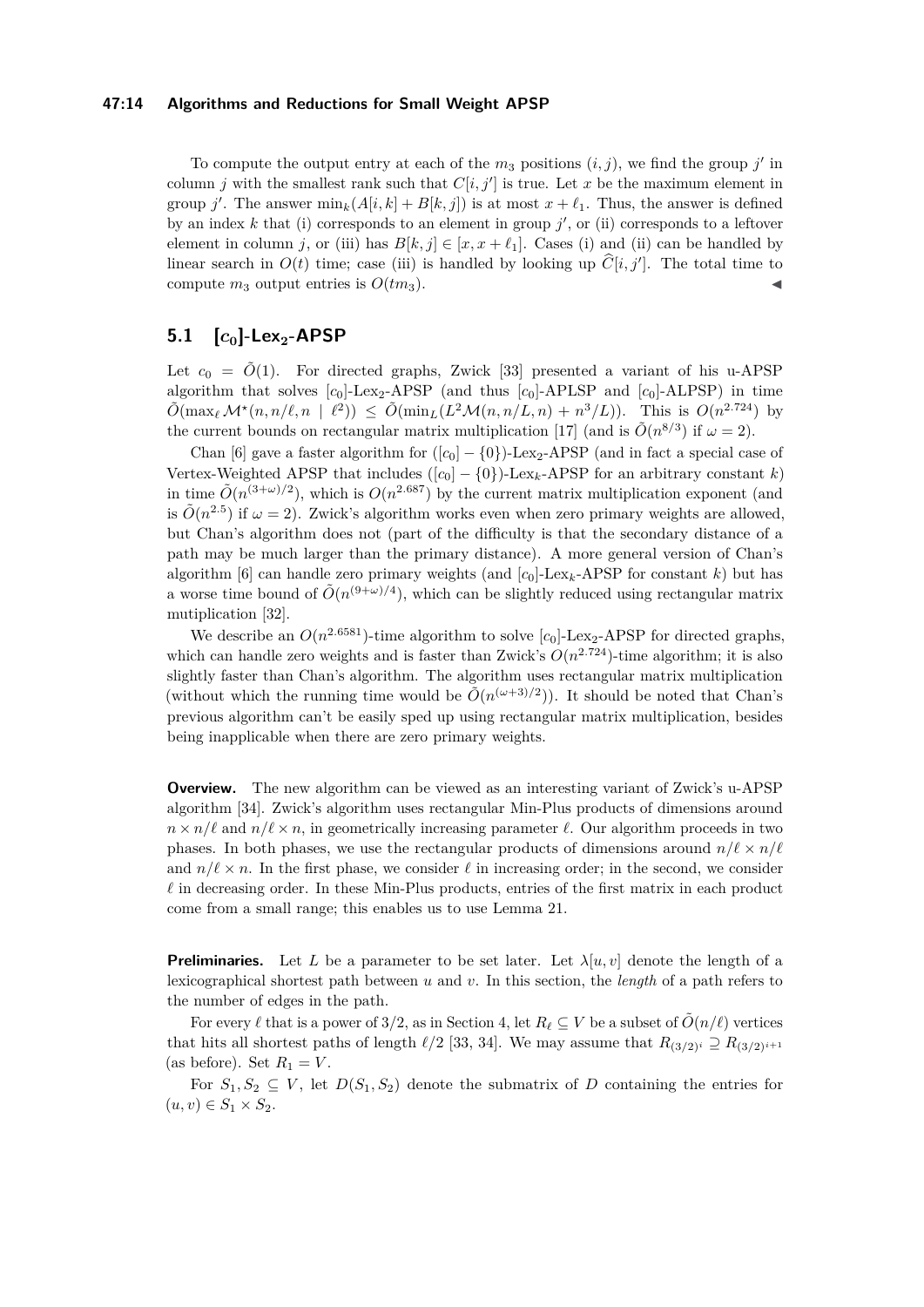**Phase 1.** We first solve the following subproblem for a given  $\ell \leq L$ : compute  $D[u, v]$  for all  $(u, v) \in R_\ell \times V$  with  $\lambda[u, v] \leq \ell$ , and similarly for all  $(u, v) \in V \times R_\ell$  with  $\lambda[u, v] \leq \ell$ . (We don't know  $\lambda[u, v]$  in advance. More precisely, if  $\lambda[u, v] \leq \ell$ , the computed value should be correct; otherwise, the computed value is only guaranteed to be an upper bound.)

Suppose we have already computed  $D[u, v]$  for all  $(u, v) \in R_{2\ell/3} \times V$  with  $\lambda[u, v] \leq 2\ell/3$ , and similarly for all  $(u, v) \in V \times R_{2\ell/3}$  with  $\lambda[u, v] \leq 2\ell/3$ .

We take the Min-Plus product  $D(R_\ell, R_{2\ell/3}) \star D(R_{2\ell/3}, V)$  (where elements are compared lexicographically). For each  $(u, v) \in R_\ell \times V$ , if its output entry is smaller than the current value of  $D[u, v]$ , we reset  $D[u, v]$  to the smaller value. Similarly, we take the Min-Plus product  $D(V, R_{2\ell/3}) \star D(R_{2\ell/3}, R_{\ell})$ . For each  $(u, v) \in V \times R_{\ell}$ , if its output entry is smaller than the current value of  $D[u, v]$ , we reset  $D[u, v]$  to the smaller value. We reset all entries greater than  $c_0 \ell$  to  $\infty$ .

To justify correctness, observe that for any shortest path *π* of length between 2*ℓ/*3 and *ℓ*, the middle  $(2\ell/3)/2 = \ell/3$  vertices must contain a vertex of  $R_{2\ell/3}$ , which splits  $\pi$  into two subpaths each of length at most  $\ell/2 + \ell/6 \leq 2\ell/3$ .

To take the product, we map each entry  $D[u, v]$  of  $D(R_{2\ell/3}, V)$  to a number  $D_1[u, v]$ .  $c_0\ell + D_2[u, v] \in [\tilde{O}(\ell^2)]$ . It is more efficient to break the product into  $\ell$  separate products, by putting entries of  $D(R_\ell, R_{2\ell/3})$  with a common  $D_1$  value into one matrix. Then after shifting, the finite entries of each such matrix are in  $[\tilde{O}(\ell)]$ . (The entries of  $D(R_{2\ell/3}, V)$  are still in  $[\tilde{O}(\ell^2)]$ .) Hence, the computation takes time  $\tilde{O}(\ell \cdot \mathcal{M}^\star(n/\ell, n/\ell, n | \ell, \ell^2))$ .

We do the above for all  $\ell \leq L$  that are powers of  $3/2$  (in increasing order).

**Phase 2.** Next we solve the following subproblem for a given  $\ell \leq L$ : compute  $D[u, v]$  for all  $(u, v) \in R_{2\ell/3} \times V$  with  $\lambda[u, v] \leq L$ .

Suppose we have already computed  $D[u, v]$  for all  $(u, v) \in R_{\ell} \times V$  with  $\lambda[u, v] \leq L$ .

We take the Min-Plus product  $D(R_{2\ell/3}, R_{\ell}) \star D(R_{\ell}, V)$ , keeping only entries bounded by  $\tilde{O}(\ell)$  in the first matrix and  $\tilde{O}(L)$  in the second matrix. For each  $(u, v) \in V \times R_{\ell}$ , if its output entry is smaller than the current value of  $D[u, v]$ , we reset  $D[u, v]$  to the smaller value.

To justify correctness, recall that for  $(u, v) \in R_{2\ell/3} \times V$ , if  $\lambda[u, v] < 2\ell/3$ , then  $D[u, v]$  is already computed in Phase 1. On the other hand, in any shortest path  $\pi$  of length between  $2\ell/3$  and *L*, the first  $\ell/2$  vertices of the path must contain a vertex of  $R_\ell$ .

To take the product, we map each entry  $D[u, v]$  of  $D(R_{2\ell/3}, V)$  to a number  $D_1[u, v] \cdot c_0L +$  $D_2[u, v] \in [O(\ell L)]$ . As before, it is better to perform  $\ell$  separate products, by putting entries of  $D(R_{2\ell/3}, R_{\ell})$  with a common  $D_1$  value into one matrix. Then after shifting, the finite entries of each such matrix are in  $[\tilde{O}(\ell)]$ . (The entries of  $D(R_{2\ell/3}, V)$  are still in  $[\tilde{O}(\ell L)]$ .) Hence, the computation takes time  $\tilde{O}(\ell \cdot \mathcal{M}^\star(n/\ell, n/\ell, n \mid \ell, \ell L)).$ 

We do the above for all  $\ell \leq L$  that are powers of  $3/2$  (in decreasing order).

**Last step.** By the end of Phase 2 (when  $\ell$  reaches 1), we have computed  $D[u, v]$  for all  $(u, v)$ with  $\lambda[u, v] \leq L$ . To finish, we compute  $D[u, v]$  for all  $(u, v)$  with  $\lambda[u, v] > L$ , as follows:

We run Dijkstra's algorithm  $O(|R_L|)$  times to compute  $D[u, v]$  for all  $(u, v) \in R_L \times V$ and for all  $(u, v) \in V \times R_L$ . This takes  $O(|R_L|n^2) = \tilde{O}(n^3/L)$  time. We then compute  $D(V, R_L) \star D(R_L, V)$  by brute force in  $O(|R_L|n^2) = \tilde{O}(n^3/L)$  time.

Correctness follows since every shortest path of length more than *L* must pass through a vertex in  $R_L$ .

As before, standard techniques for generating witnesses for matrix products can be applied to recover the shortest paths [\[11,](#page-18-12) [34\]](#page-20-0).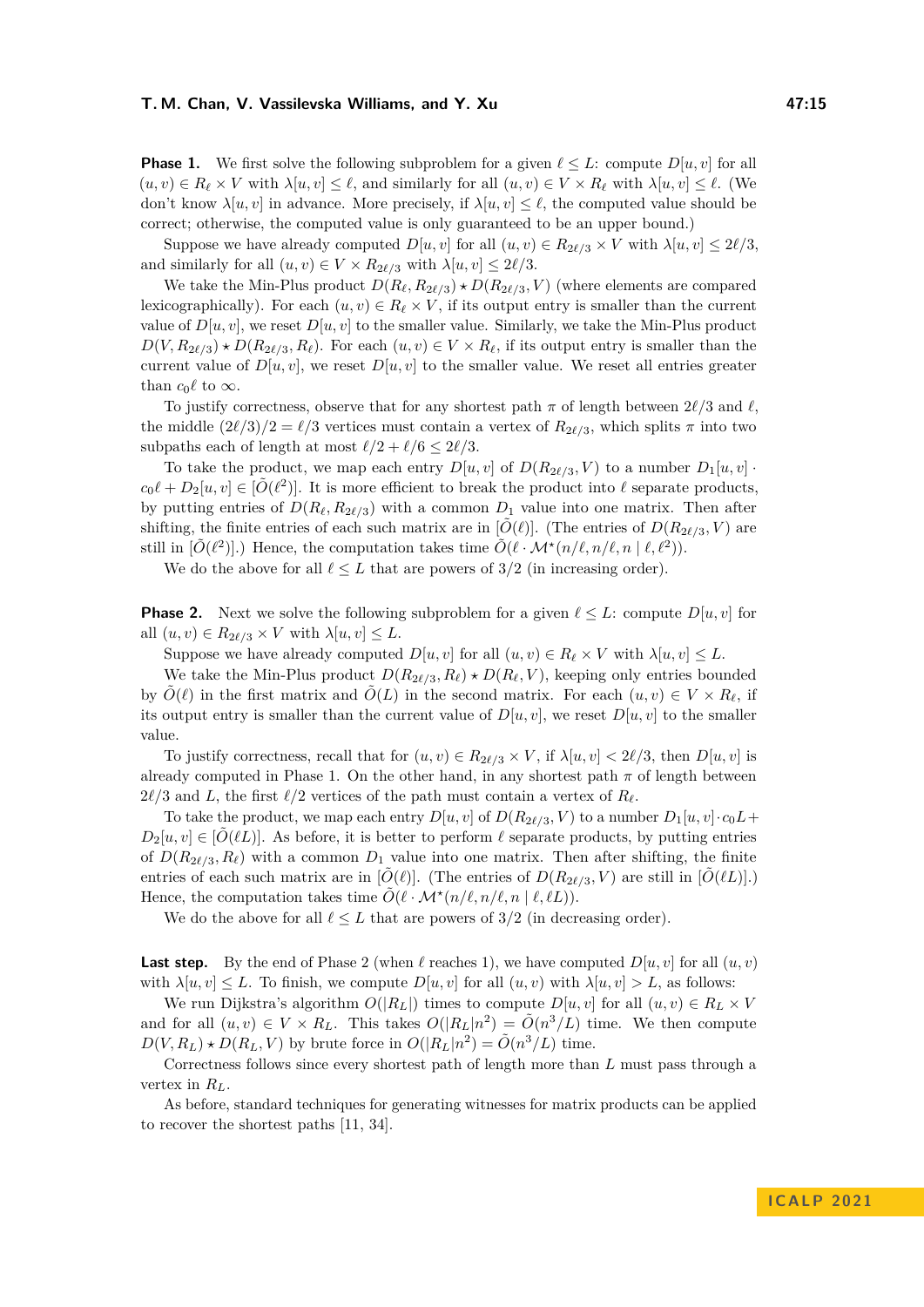## **47:16 Algorithms and Reductions for Small Weight APSP**

**Total time.** The cost of Phase 2 dominates the cost of Phase 1. By Lemma [21,](#page-12-1) the total cost is

$$
\tilde{O}\left(\max_{\ell \leq L} \ell \cdot \mathcal{M}^*(n/\ell, n/\ell, n \mid \ell, \ell L) + n^3/L\right) \n\leq \tilde{O}\left(\max_{\ell \leq L} \ell \cdot \min_{t} \left(\mathcal{M}^*(n/\ell, n/\ell, n^2/(\ell t) \mid \ell) + tn^2/\ell\right) + n^3/L\right).
$$

We set  $t = n/L$  and obtain

$$
\tilde{O}(\max_{\ell \leq L} \ell^2 \cdot \mathcal{M}(n/\ell, n/\ell, Ln/\ell) + n^3/L).
$$

Intuitively, the maximum occurs when  $\ell = 1$ , and so we should choose L to minimize  $\tilde{O}(\mathcal{M}(n, n, Ln) + n^3/L)$ . With the current bounds on rectangular matrix multiplication [\[17\]](#page-19-5), we choose  $L = n^{0.342}$  and get running time  $O(n^{2.6581})$ . (Formally, we can verify this time bound using the convexity of the function  $2x + \omega(1 - x, 1 - x, 1.342 - x)$ .

 $\blacktriangleright$  **Theorem 22.**  $[c_0]$ -Lex<sub>2</sub>-APSP (and thus  $[c_0]$ -APLSP and  $[c_0]$ -APSLP) can be solved in  $O(n^{2.6581})$  *time for any*  $c_0 = \tilde{O}(1)$ *.* 

**Remarks.** Without rectangular matrix multiplication, the above still gives a time bound of  $\tilde{O}(Ln^{\omega} + n^3/L)$ , yielding  $\tilde{O}(n^{(3+\omega)/2})$ .

The same algorithm works even with negative weights (i.e., for  $[\pm c_0]$ -Lex<sub>2</sub>-APSP), like Zwick's previous algorithm [\[33\]](#page-20-1), assuming no negative cycles.

In the full version, we describe an alternative algorithm that has the same running time, though it does not allow zero primary edge weights (or negative weights).

# <span id="page-15-0"></span>**5.2** Undirected  $([c_0] - \{0\})$ **-Lex**<sub>2</sub>**-APSP**

A natural question is whether APLSP or APSLP is easier for undirected graphs. We now describe a faster  $O(n^{2.58})$ -time algorithm for  $([c_0] - \{0\})$ -Lex<sub>2</sub>-APSP for undirected graphs. Zero primary weights are not allowed, but zero secondary weights are. (In particular, the algorithm can solve  $[c_0]$ -APSLP, when all primary weights are 1.)

**Overview.** We follow an idea of Aingworth et al. [\[1\]](#page-18-11), to divide into two cases: when the source vertex has high degree or low degree. For high-degree vertices, there exists a small dominating set, and so these vertices can be covered by a small number of "clusters"; sources in the same cluster are close together, and so distances from one fixed source give us good approximation to distances from other sources in the same cluster, by the triangle inequality (since the graph is undirected). On the other hand, for low-degree vertices, the relevant subgraph is sparse, which enables faster algorithms. Originally, Aingworth et al.'s approach was intended for the design of approximation algorithms (with *O*(1) additive error for unweighted graphs). We will adapt it to find *exact* shortest paths. (Chan [\[7\]](#page-18-13) previously had also applied Aingworth et al.'s approach to exact APSP, but the goal there was in logarithmic-factor speedup, which was quite different.) In order to handle the high-degree case for  $Lex_2-APSP$ , we need further ideas to use approximate primary shortest-path distances to compute exact lexicographical shortest-path distances; in particular, we will need Min-Plus products on secondary distances (as revealed in the proof of Lemma [23](#page-16-0) below). The combination of Aingworth et al.'s approach with matrix multiplication appears new, and interesting in our opinion.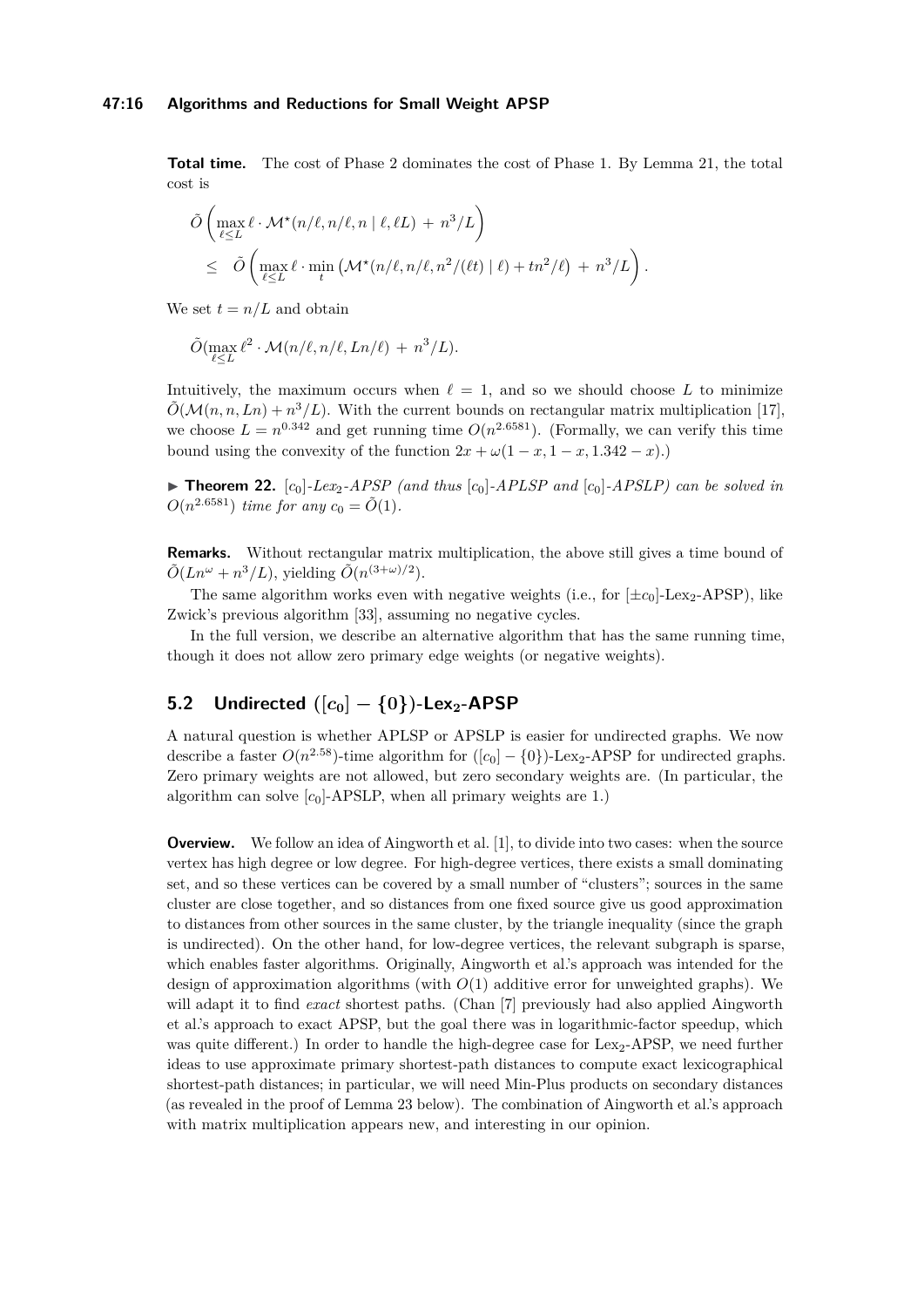**Preliminaries.** We first compute  $D_1[u, v]$  for all  $(u, v)$  by running a known  $[c_0]$ -APSP algorithm on the primary distances in  $O(n^{\omega})$  time [\[3,](#page-18-3) [21\]](#page-19-1).

Assume that we have already computed  $D[u, v]$  for all  $(u, v)$  with  $D_1[u, v] \leq 2\ell/3$  for a given  $\ell$ . We want to compute  $D[u, v]$  for all  $(u, v)$  with  $D_1[u, v] \leq \ell$ .

Define  $D_2^{(\ell)}[u, v] = D_2[u, v]$  if  $D_1[u, v] = \ell$ , and  $D_2^{(\ell)}[u, v] = \infty$  otherwise. For subsets  $S_1, S_2 \subseteq V$ , let  $D_2^{(\ell)}(S_1, S_2)$  denote the submatrix of  $D_2^{(\ell)}$  containing the entries for  $(u, v) \in$  $S_1 \times S_2$ .

<span id="page-16-0"></span>**► Lemma 23.** Let  $G = (V, E)$  be an undirected graph with edge weights in  $[c_0] - \{0\}$ . Assume *that we have already computed*  $D[u, v]$  *for all*  $(u, v)$  *with*  $D_1[u, v] \leq 2\ell/3$ *. Given a set S of vertices that are within primary distance*  $c = \tilde{O}(1)$  *from each other, we can compute*  $D[u, v]$ *for all*  $u \in S$  *and*  $v \in V$  *with*  $D_1[u, v] \leq \ell$  *in*  $O(\mathcal{M}^*(|S|, n/\ell, n | \ell))$  *total time.* 

**Proof.** Fix  $s \in S$ . Let  $V_i = \{v \in V : D_1[s, v] \in i \pm c\}$ . Note that  $\sum_i |V_i| = \tilde{O}(n)$ . Also note that if  $u \in S$  and  $D_1[u, v] = i$ , then we must have  $v \in V_i$  (by the triangle inequality, because the graph is undirected).

Pick an index  $m \in [0.4\ell, 0.6\ell]$  with  $|V_{m-c_0} \cup \cdots \cup V_m| = \tilde{O}(n/\ell)$ .

For  $i \leq m$ , we have already computed  $D_2^{(i)}(S, V_i)$ .

For  $i = m+1, \ldots, \ell$ , we will compute  $D_2^{(i)}(S, V_i)$  as follows: For each  $\Delta \in [c_0]$ , we take the Min-Plus product  $D_2^{(m-\Delta)}(S, V_{m-\Delta}) \star D_2^{(i-m+\Delta)}(V_{m-\Delta}, V_i)$ . Note that  $D_2^{(i-m+\Delta)}(V_{m-\Delta}, V_i)$ is already known, since  $i - m + \Delta < 2\ell/3$ . We take the minimum over all  $\Delta \in [c_0]$  for those  $(u, v) \in S \times V_i$  with  $D_1[u, v] = i$ .

Instead of doing the product individually for each  $i$ , it is more efficient to combine all the matrices  $D_2^{(i-m+\Delta)}(V_{m-\Delta}, V_i)$  over all  $i > m$ . This gives a single matrix (per  $\Delta$ ) with  $|V_{m-∆}| = \tilde{O}(n/\ell)$  rows and  $\sum_{i>m} |V_i| = \tilde{O}(n)$  columns. So, the entire product can be computed in  $O(\mathcal{M}^{\star}(|S|, n/\ell, n | \ell))$  time.

Let  $L$  be a parameter to be set later. Let  $V_{\text{high}}$  be the set of all vertices of degree more than  $n/L$ , and  $V_{\text{low}}$  be the set of all vertices of degree at most  $n/L$ .

**Phase 1.** We will first compute  $D[u, v]$  for all  $u \in V_{\text{high}}$  and  $v \in V$  with  $D_1[u, v] \leq \ell$ , as follows:

Let  $X \subseteq V$  be a dominating set for  $V_{\text{high}}$  of size  $\tilde{O}(L)$ , such that every vertex in  $V_{\text{high}}$  is in the (closed) neighborhood of some vertex in *X*. Such a dominating set can be constructed (for example, by the standard greedy algorithm) in  $\tilde{O}(n^2)$  time [\[1\]](#page-18-11).

Let  $X = \{x_1, x_2, \ldots, x_{\tilde{O}(L)}\}$ . For each  $x_i \in X$ , we divide  $N(x_i) \setminus \left(\bigcup_{j < i} N(x_j)\right) -$  its neighborhood excluding previous neighborhoods – into groups of size  $\hat{O}(n/L)$ . The total number of groups is  $\tilde{O}(L)$ , and the groups cover all vertices in  $V_{\text{high}}$ . For each such group, we apply Lemma [23](#page-16-0) (with  $c = 2c_0$ ). The total time is  $\tilde{O}(L \cdot \mathcal{M}^\star(n/L, n/\ell, n \mid \ell)).$ 

**Phase 2.** Next, for each  $u \in V_{\text{low}}$ , we will compute  $D[u, v]$  for all  $v \in V$  with  $D_1[u, v] \leq \ell$ , as follows:

Define a graph  $G_u$  containing all edges  $(x, y)$  with  $x \in V_{\text{low}}$  or  $y \in V_{\text{low}}$ ; for each  $z \in V_{\text{high}}$ , we add an extra edge  $(u, z)$  with weight  $D[u, z]$ , which has been computed in Phase 1. Then the lexicographical shortest-path distance from  $u$  to  $v$  in  $G_u$  matches the lexicographical shortest-path distance in *G*, because if  $\langle u_1, \ldots, u_k \rangle$  is a lexicographical shortest path in *G* with  $u_1 = u$ , and *i* is the largest index with  $u_i \in V_{\text{high}}$  (set  $i = 1$  if none exists), then  $\langle u_1, u_i, \ldots, u_k \rangle$  is a path in  $G_u$ . We run Dijkstra's algorithm on  $G_u$  from the source *u*. Since  $G_u$  has  $O(n^2/L)$  edges, this takes  $\tilde{O}(n^2/L)$  time per *u*. The total over all *u* is  $\tilde{O}(n^3/L)$ .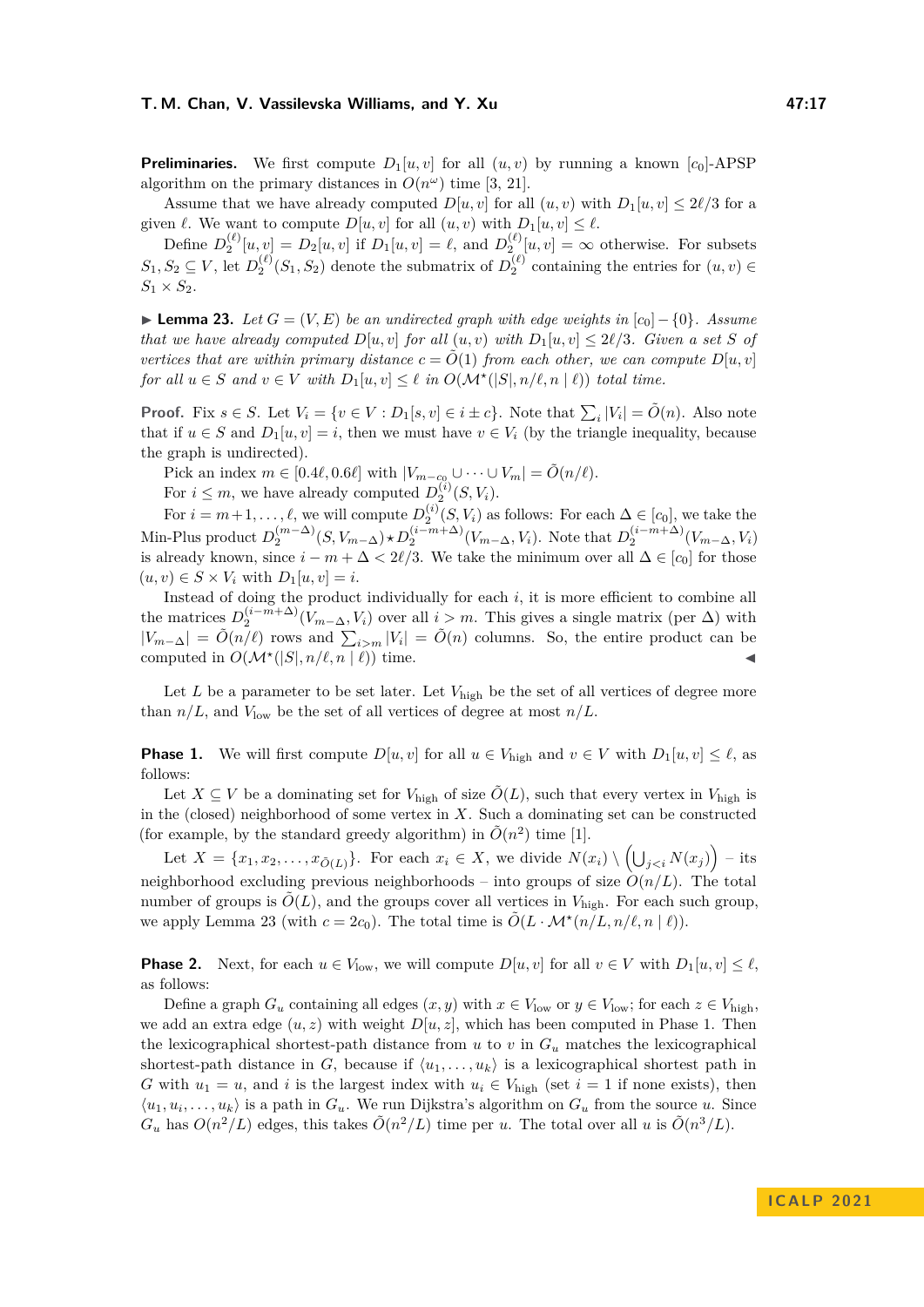## **47:18 Algorithms and Reductions for Small Weight APSP**

As before, standard techniques for generating witnesses for matrix products can be applied to recover the shortest paths [\[11,](#page-18-12) [34\]](#page-20-0).

**Total time.** We do the above for all *ℓ*'s that are powers of 3*/*2. The overall cost is

$$
\tilde{O}\left(\max_{\ell} L \cdot \mathcal{M}^*(n/L, n/\ell, n \mid \ell) + n^3/L\right)
$$
\n
$$
\leq \tilde{O}\left(\max_{\ell} L \cdot \min\left\{n^3/(L\ell), \ell \cdot \mathcal{M}(n/L, n/\ell, n)\right\} + n^3/L\right)
$$
\n
$$
= \tilde{O}\left(\max_{\ell \leq L} L\ell \cdot \mathcal{M}(n/L, n/\ell, n) + n^3/L\right) = \tilde{O}(L^2 \cdot \mathcal{M}(n/L, n/L, n) + n^3/L).
$$

With the current bounds on rectangular matrix multiplication, we choose  $L = n^{0.4206}$ and get running time  $O(n^{2.5794})$ .

**► Theorem 24.**  $([c_0] - \{0\})$ -Lex<sub>2</sub>-APSP (and thus -APLSP and -APSLP) for undirected *graphs can be solved in*  $O(n^{2.5794})$  *time for any*  $c_0 = \tilde{O}(1)$ *.* 

▶ Remarks. Without rectangular matrix multiplication, the above still gives a time bound of  $\tilde{O}(L^3(n/L)^\omega + n^3/L)$ , yielding  $\tilde{O}(n^{2+1/(4-\omega)})$ .

One could adapt the algorithm to solve Undirected  $([c_0] - \{0\})$ -Lex<sub>k</sub>-APSP for a larger constant *k*, but the running time appears worse than the bound  $\tilde{O}(n^{(3+\omega)/2})$  by Chan [\[6\]](#page-18-7) (because of the need to compute a Min-Plus product between matrices with larger entries in Lemma [23\)](#page-16-0).

# <span id="page-17-0"></span>**6 Exact u-#APSP**

We defer most of our algorithms for  $\#APSP$  to the full paper. An exception is our algorithm for exact u-#APSP, which is simple and is described below. Interestingly, some of our  $\#$ APSP algorithms are obtained by modifying our Lex<sub>2</sub>-APSP algorithms, even though the  $#APSP$  and Lex<sub>2</sub>-APSP problems appear very different.

For exact counts that could be exponentially large, we will describe a combinatorial  $\tilde{O}(n^3)$ -time algorithm to solve u-#APSP for directed unweighted graphs, in the standard word RAM model (with (log *n*)-bit words). The idea behind the algorithm is actually related to the Lex<sub>2</sub>-APSP algorithm in Section [5.2,](#page-15-0) but simplified with  $L = 1$  and without matrix multiplication and dominating sets.

Recall that the goal is to compute the number  $C[u, v]$  of shortest paths from *u* to *v*, for all  $u, v \in V$  for a given directed unweighted graph  $G = (V, E)$ .

We first compute  $D[u, v]$  for all  $u, v \in V$  in  $O(n^3)$  time by known APSP algorithms. There are of course faster APSP algorithms for directed unweighted graphs, but we use the slower  $O(n^3)$  time algorithm to keep the whole algorithm combinatorial.

Assume we have already computed  $C[u, v]$  for all  $u, v$  with  $D[u, v] \leq 2\ell/3$  for a given  $\ell$ . Fix a source vertex  $s \in V$ . We will compute  $C[s, v]$  for all v with  $D[s, v] \leq \ell$ , as follows:

Let  $V_i = \{v \in V : D[s, v] = i\}$ . Note that  $\sum_i |V_i| = n$ , so there exist an index  $m \in [0.4\ell, 0.6\ell]$  with  $|V_m| = O(n/\ell)$ .

For  $i \leq m$ , we have already computed  $C[s, v]$  for all  $v \in V_i$ .

For  $i = m + 1, \ldots, \ell$ , by setting  $C[s, v] = \sum_{u \in V_m : D[u, v] = i - m} C[s, u] \cdot C[u, v]$ , we compute  $C[s, v]$  for all  $v \in V_i$ . Note that  $C[s, u]$  and  $C[u, v]$  have been computed from the previous iteration, since  $i - m < 2\ell/3$ . The total number of arithmetic operations is  $O(\sum_i |V_i| \cdot |V_m|)$  $O(n^2/\ell)$ . Since the counts are bounded by  $O(n^{\ell})$  and are  $\tilde{O}(\ell)$ -bit numbers, the total cost is  $\tilde{O}(n^2/\ell \cdot \ell) = \tilde{O}(n^2).$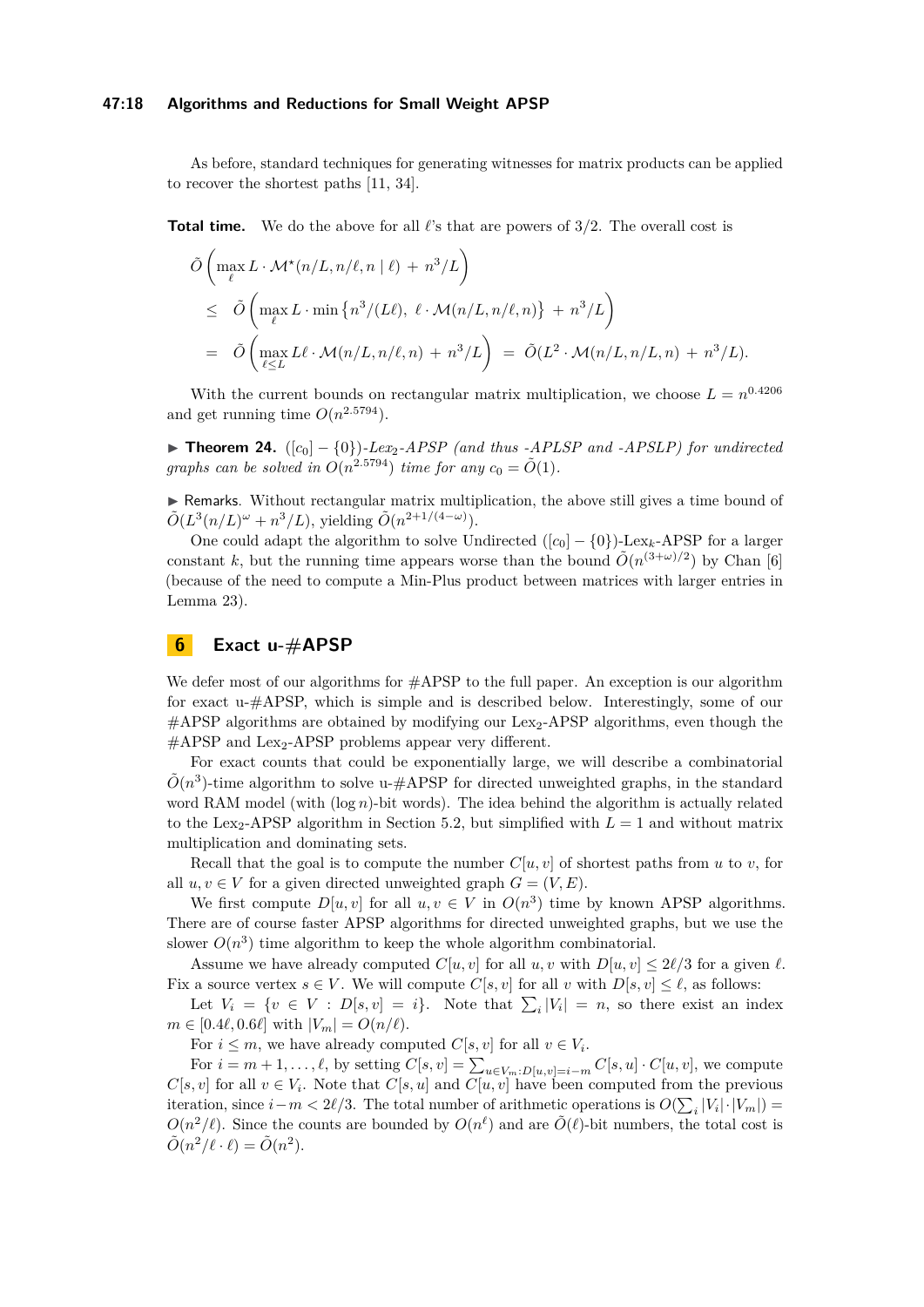We do this for every source  $s \in V$ . The overall cost is  $\tilde{O}(n^3)$ . We do the above for all  $\ell$ 's that are powers of 3/2. The final time bound is  $\tilde{O}(n^3)$ .

 $\blacktriangleright$  **Theorem 25.** *u-#APSP can be solved in*  $\tilde{O}(n^3)$  *time.* 

▶ Remarks. This is worst-case optimal up to polylogarithmic factors, as the total number of bits in the answers could be  $\Omega(n^3)$ .

Recall the Betweenness Centrality of a vertex  $v$  is defined as  $BC(v)$  =  $\sum_{s,t\neq v} C_v[s,t]/C[s,t]$  where  $C_v[s,t]$  is the number of shortest paths between *s* and *t* that go through *v*. As an immediate corollary, we can compute the Betweenness Centrality of a given vertex exactly in a directed unweighted graph in  $\tilde{O}(n^3)$  time.

 $\triangleright$  **Corollary 26.** The betweenness centrality of a vertex can be computed in  $\tilde{O}(n^3)$  time in a *directed unweighted graph.*

#### **References**

- <span id="page-18-11"></span>**1** Donald Aingworth, Chandra Chekuri, Piotr Indyk, and Rajeev Motwani. Fast estimation of diameter and shortest paths (without matrix multiplication). *SIAM J. Comput.*, 28(4):1167– 1181, 1999.
- <span id="page-18-2"></span>**2** Josh Alman and Virginia Vassilevska Williams. A refined laser method and faster matrix multiplication. In *Proceedings of the 32nd Annual ACM-SIAM Symposium on Discrete Algorithms (SODA)*, page to appear, 2021.
- <span id="page-18-3"></span>**3** Noga Alon, Zvi Galil, and Oded Margalit. On the exponent of the all pairs shortest path problem. *J. Comput. Syst. Sci.*, 54(2):255–262, 1997.
- <span id="page-18-10"></span>**4** Ulrik Brandes. A faster algorithm for betweenness centrality. *The Journal of Mathematical Sociology*, 25(2):163–177, 2001.
- <span id="page-18-9"></span>**5** Karl Bringmann, Marvin Künnemann, and Karol Wegrzycki. Approximating APSP without scaling: equivalence of approximate min-plus and exact min-max. In *Proceedings of the 51st Annual ACM Symposium on Theory of Computing (STOC)*, pages 943–954, 2019.
- <span id="page-18-7"></span>**6** Timothy M. Chan. More algorithms for all-pairs shortest paths in weighted graphs. *SIAM J. Comput.*, 39(5):2075–2089, 2010. [doi:10.1137/08071990X](https://doi.org/10.1137/08071990X).
- <span id="page-18-13"></span>**7** Timothy M. Chan. All-pairs shortest paths for unweighted undirected graphs in *o*(*mn*) time. *ACM Trans. Algorithms*, 8(4):34:1–34:17, 2012. [doi:10.1145/2344422.2344424](https://doi.org/10.1145/2344422.2344424).
- <span id="page-18-6"></span>**8** Artur Czumaj, Miroslaw Kowaluk, and Andrzej Lingas. Faster algorithms for finding lowest common ancestors in directed acyclic graphs. *Theor. Comput. Sci.*, 380(1-2):37–46, 2007.
- <span id="page-18-5"></span>**9** Ran Duan and Seth Pettie. Fast algorithms for (max, min)-matrix multiplication and bottleneck shortest paths. In *Proceedings of the 20th Annual ACM-SIAM Symposium on Discrete Algorithms (SODA)*, pages 384–391, 2009.
- <span id="page-18-4"></span>**10** Michael J Fischer and Albert R Meyer. Boolean matrix multiplication and transitive closure. In *Proceedings of the 12th Annual Symposium on Switching and Automata Theory (SWAT)*, pages 129–131, 1971.
- <span id="page-18-12"></span>**11** Zvi Galil and Oded Margalit. Witnesses for Boolean matrix multiplication and for transitive closure. *J. Complex.*, 9(2):201–221, 1993.
- <span id="page-18-0"></span>**12** Zvi Galil and Oded Margalit. All pairs shortest distances for graphs with small integer length edges. *Inf. Comput.*, 134(2):103–139, 1997. [doi:10.1006/inco.1997.2620](https://doi.org/10.1006/inco.1997.2620).
- <span id="page-18-1"></span>**13** Zvi Galil and Oded Margalit. All pairs shortest paths for graphs with small integer length edges. *J. Comput. Syst. Sci.*, 54(2):243–254, 1997. [doi:10.1006/jcss.1997.1385](https://doi.org/10.1006/jcss.1997.1385).
- <span id="page-18-8"></span>**14** Fabrizio Grandoni, Giuseppe F Italian, Aleksander Łukasiewicz, Nikos Parotsidis, and Przemysław Uznański. All-pairs lca in dags: Breaking through the *o*(*n* 2*.*5 ) barrier. In *Proceedings of the 2021 ACM-SIAM Symposium on Discrete Algorithms (SODA)*, pages 273–289. SIAM, 2021.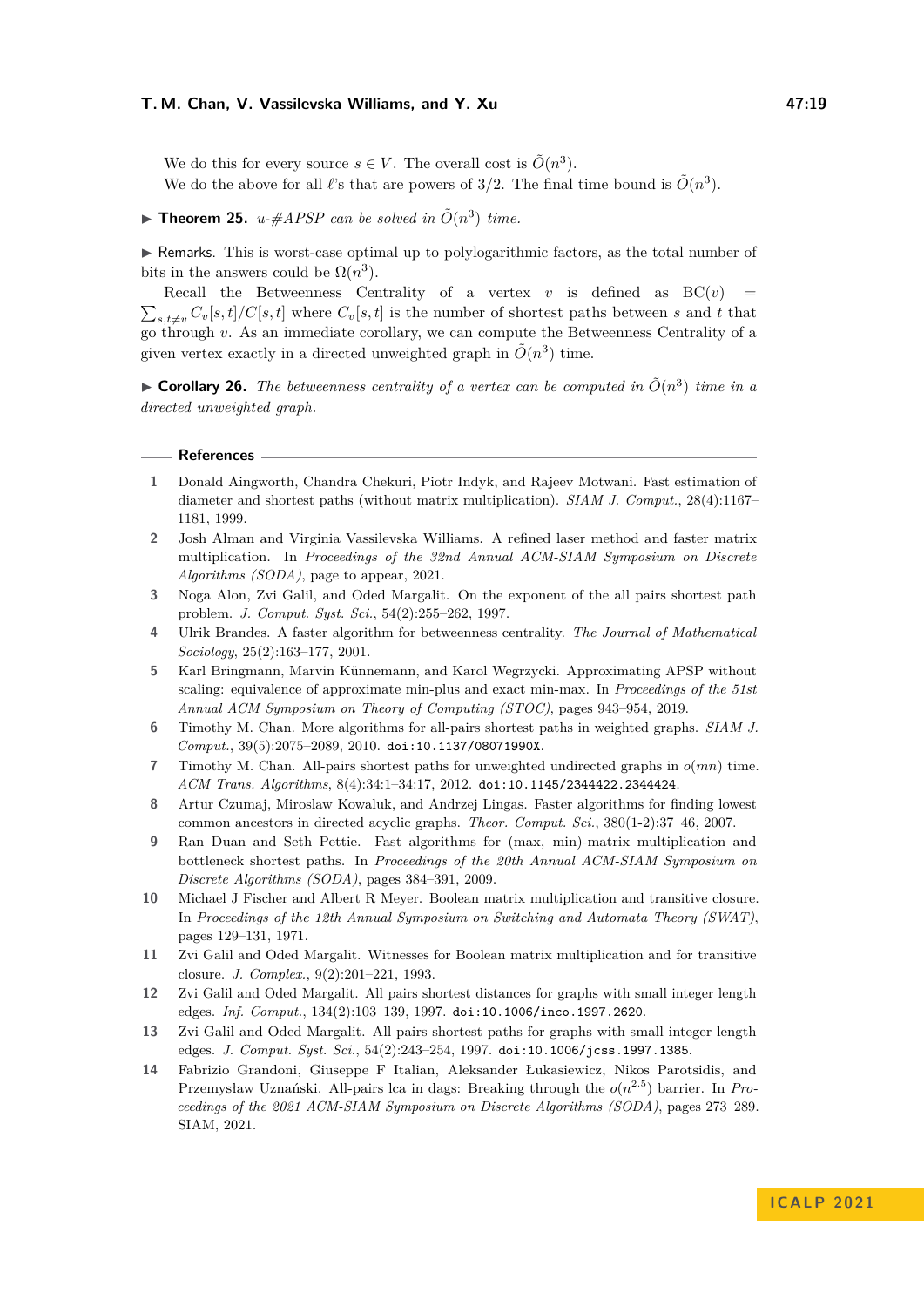## **47:20 Algorithms and Reductions for Small Weight APSP**

- <span id="page-19-11"></span>**15** Karim Labib, Przemysław Uznański, and Daniel Wolleb-Graf. Hamming distance completeness. In *Proceedings of the 30th Annual Symposium on Combinatorial Pattern Matching (CPM)*, pages 14:1–14:17, 2019.
- <span id="page-19-3"></span>**16** François Le Gall. Powers of tensors and fast matrix multiplication. In *Proceedings of the 39th International Symposium on Symbolic and Algebraic Computation (ISSAC)*, pages 296–303, 2014.
- <span id="page-19-5"></span>**17** Francois Le Gall and Florent Urrutia. Improved rectangular matrix multiplication using powers of the Coppersmith-Winograd tensor. In *Proceedings of the 29th Annual ACM-SIAM Symposium on Discrete Algorithms (SODA)*, pages 1029–1046, 2018.
- <span id="page-19-7"></span>**18** Andrea Lincoln, Adam Polak, and Virginia Vassilevska Williams. Monochromatic triangles, intermediate matrix products, and convolutions. In *Proceedings of the 11th Innovations in Theoretical Computer Science Conference (ITCS)*, pages 53:1–53:18, 2020.
- <span id="page-19-16"></span>**19** Jiří Matoušek. Computing dominances in *E n* . *Inf. Process. Lett.*, 38(5):277–278, 1991.
- <span id="page-19-13"></span>**20** Liam Roditty and Asaf Shapira. All-pairs shortest paths with a sublinear additive error. In *Proceedings of the 35th International Colloquium on Automata, Languages and Programming (ICALP), Part I*, volume 5125 of *Lecture Notes in Computer Science*, pages 622–633. Springer, 2008.
- <span id="page-19-1"></span>**21** Raimund Seidel. On the all-pairs-shortest-path problem in unweighted undirected graphs. *J. Comput. Syst. Sci.*, 51(3):400–403, 1995.
- <span id="page-19-4"></span>**22** Avi Shoshan and Uri Zwick. All pairs shortest paths in undirected graphs with integer weights. In *Proceedings of the 40th Annual Symposium on Foundations of Computer Science (FOCS)*, pages 605–614, 1999.
- <span id="page-19-14"></span>**23** Jan van den Brand, Yin-Tat Lee, Danupon Nanongkai, Richard Peng, Thatchaphol Saranurak, Aaron Sidford, Zhao Song, and Di Wang. Bipartite matching in nearly-linear time on moderately dense graphs. In *2020 IEEE 61st Annual Symposium on Foundations of Computer Science (FOCS)*, pages 919–930. IEEE, 2020.
- <span id="page-19-8"></span>**24** Virginia Vassilevska, Ryan Williams, and Raphael Yuster. Finding the smallest *H*-subgraph in real weighted graphs and related problems. In *Proceedings of the 33rd International Colloquium on Automata, Languages and Programming (ICALP), Part I*, volume 4051 of *Lecture Notes in Computer Science*, pages 262–273, 2006.
- <span id="page-19-10"></span>**25** Virginia Vassilevska, Ryan Williams, and Raphael Yuster. All-pairs bottleneck paths for general graphs in truly sub-cubic time. In *Proceedings of the 39th Annual ACM Symposium on Theory of Computing (STOC)*, pages 585–589, 2007.
- <span id="page-19-9"></span>**26** Virginia Vassilevska, Ryan Williams, and Raphael Yuster. Finding heaviest *H*-subgraphs in real weighted graphs, with applications. *ACM Trans. Algorithms*, 6(3):44:1–44:23, 2010.
- <span id="page-19-2"></span>**27** Virginia Vassilevska Williams. Multiplying matrices faster than Coppersmith-Winograd. In *Proceedings of the 44th ACM Symposium on Theory of Computing (STOC)*, pages 887–898, 2012.
- <span id="page-19-12"></span>**28** Virginia Vassilevska Williams. Problem 2 on problem set 2 of CS367, October 15, 2015. URL: <http://theory.stanford.edu/~virgi/cs367/hw2.pdf>.
- <span id="page-19-6"></span>**29** Virginia Vassilevska Williams. On some fine-grained questions in algorithms and complexity. In *Proceedings of the International Congress of Mathematicians (ICM)*, pages 3447–3487, 2018.
- <span id="page-19-17"></span>**30** Virginia Vassilevska Williams and Yinzhan Xu. Truly subcubic min-plus product for less structured matrices, with applications. In *Proceedings of the 31st Annual ACM-SIAM Symposium on Discrete Algorithms (SODA)*, pages 12–29, 2020.
- <span id="page-19-0"></span>**31** R. Ryan Williams. Faster all-pairs shortest paths via circuit complexity. *SIAM J. Comput.*, 47(5):1965–1985, 2018. [doi:10.1137/15M1024524](https://doi.org/10.1137/15M1024524).
- <span id="page-19-15"></span>**32** Raphael Yuster. Efficient algorithms on sets of permutations, dominance, and realweighted APSP. In *Proceedings of the 20th Annual ACM-SIAM Symposium on Discrete Algorithms (SODA)*, pages 950–957, 2009. URL: [http://dl.acm.org/citation.cfm?id=](http://dl.acm.org/citation.cfm?id=1496770.1496873) [1496770.1496873](http://dl.acm.org/citation.cfm?id=1496770.1496873).